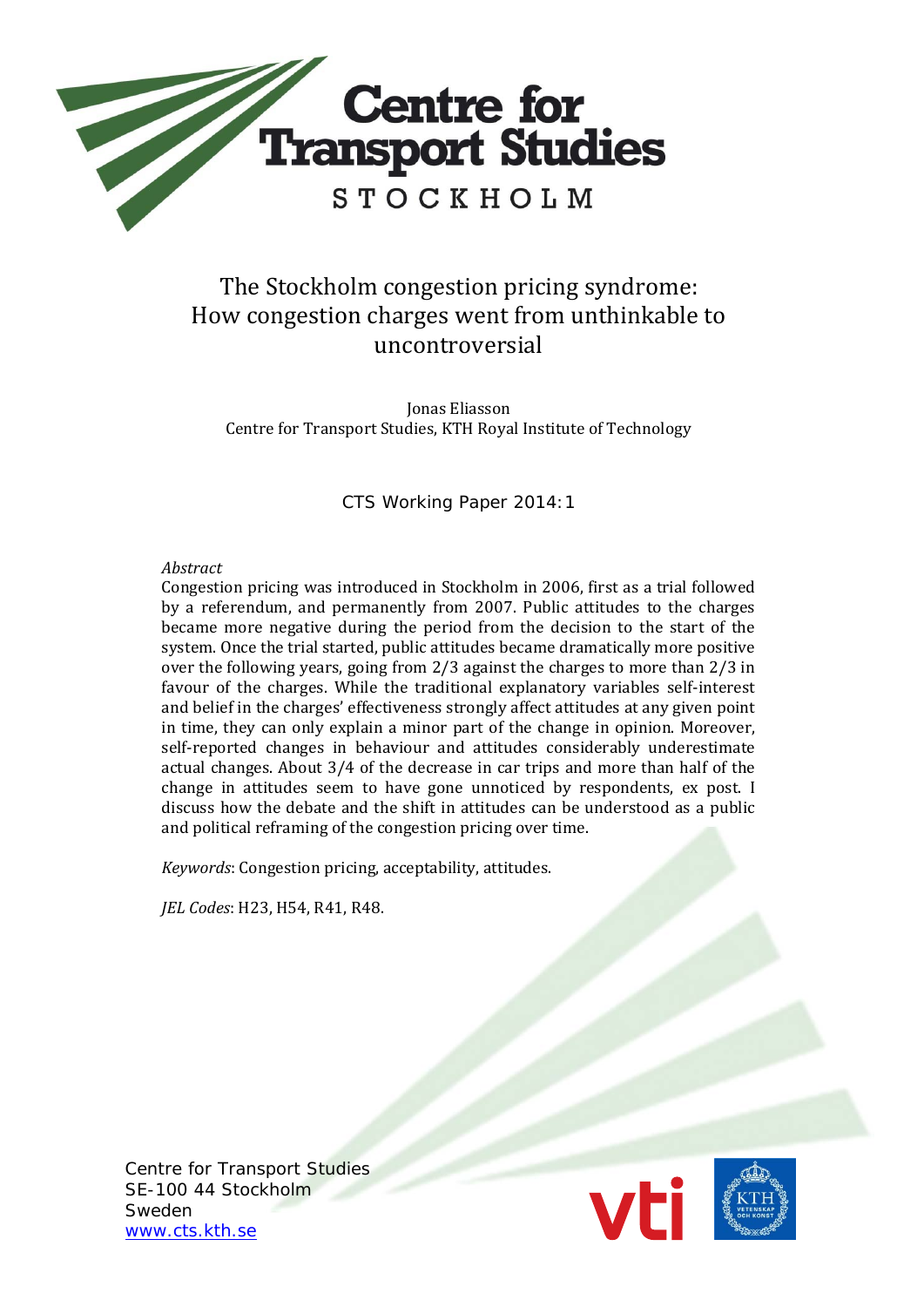## 1 INTRODUCTION

Urban congestion pricing has been advocated by transport planners and economists for decades as a way to strike a balance between demand for accessibility and the social costs of car mobility. The big obstacle is usually public opposition. Few cities have dared to challenge this opposition, and even fewer have managed to successfully introduce congestion pricing.

The Stockholm experience is an interesting exception. Congestion charges were introduced in Stockholm in 2006, first as a trial followed by a referendum, then permanently from 2007. The trial was forced through by the small Green party in exchange for its support for a national social-democratic government, in the face of public opposition and despite a promise of the social-democratic mayor in Stockholm not to introduce congestion charges. This ignited a heated debate, making public attitudes even more negative to congestion charges than before. But once the trial started in January 2006, the congestion reductions turned out to be enormous, and public opinion shifted quickly. The referendum resulted in a narrow majority in favour of keeping the charges. After the referendum, public support continued to increase, eventually reaching around  $70\%$  support  $(2011)$ . No political parties want to abolish the charges anymore, and the debate has shifted from the system's existence to how it can be improved and how the revenues should be used.

How did this happen? How could such a controversial policy be introduced, survive a referendum and then settle down as an almost completely uncontroversial fact? The purpose of this paper is to describe this change in opinion and discuss a number of explanations. The discussion rests on analyses of six surveys of public attitudes carried out 2004-2011. Among other things, we investigate to what extent behaviour and attitudes can be explained by self‐interest variables and belief in the charges' effectiveness, and to what extent people are able to predict or remember changes in attitudes or behaviour. The findings are interesting not only because congestion pricing is a potent policy measure, but also because they illustrate how attitudes to new policies are formed and change, and may hence be applicable to other reforms, in particular environmental policies.

The standard economic analysis of congestion pricing acceptability assumes that individuals' opinions are decided by their costs and benefits in terms of time gains, paid charges and the use of the revenues. The conclusion from the standard analysis is that the average driver will usually lose from the charges, since the value of the time gain will be less than the charge, but that the revenues are more than enough to compensate. In order to achieve support for congestion charges, the revenues have to be spent in such a way that a majority of the drivers think that they are better off when they weigh the charges they pay, the value of the time gain and the benefit of whatever the revenues are spent on. This model is often used by politicians, researchers and civil servants alike to understand and analyse public support for congestion charges.

In its simplest form, the model cannot explain the common phenomenon that attitudes become more positive once charges have been introduced (see Tretvik (2003) for Norway, Schade and Baum (2007) for London and below for Stockholm). This change in attitudes is often assumed to be caused by drivers underestimating the benefits *ex ante*, so that once the benefits appear, attitudes become more positive (Goodwin, 2006). This is by far the most common explanation of the shift in Stockholm opinions among political commentators. But as we will show, this cannot be the sole explanation for the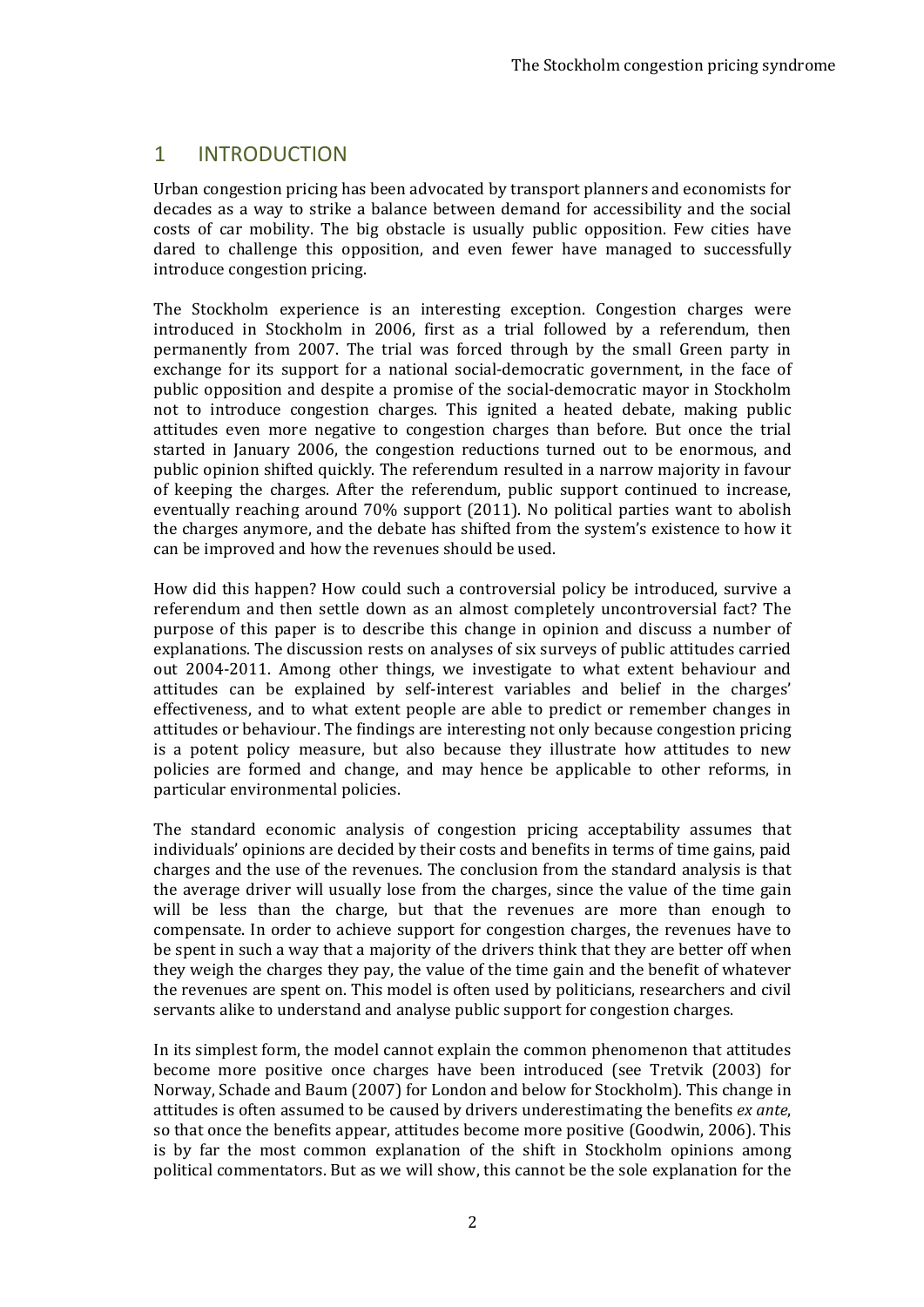dramatic change in Stockholm attitudes, probably not even the most important one. In fact, public beliefs about the effects have changed only little over time, while support for the charges has increased considerably in *all* groups. In fact, while self-interest and beliefs about effects strongly affect attitudes in any cross-section, there turns out to be very little evidence that the *change* in attitudes is associated with changes in these variables. 

Analyses in political and welfare economics usually assume that individuals' preferences are stable, consistent and complete, and that attitudes to specific issues are a function of these preferences. In contrast, analyses in social psychology often emphasize that a single individual may have several attitudes and preferences which may be unstable, inconsistent and incomplete (i.e. there are issues where people do not have any attitude at all). When faced with a question where attitudes are weak or nonexistent, a respondent's attitude is often formed by associating the question to some other, similar question where the respondent already has a strong, well-developed attitude. A political battle over a new issue where voters do not have strong preexisting attitudes, such as congestion charges, will often be a battle over which existing attitude voters will associate the new issue to, using the existing attitude as a template for the new one. Hence the importance of terminology, e.g. "road toll" vs. "environmental charge". Depending on which term is used, voters may tend to associate congestion pricing either to attitudes to "tolls" or "taxes" (negative attitudes) or to attitudes to "charges" or "environment" (positive attitudes).

Political rationality of congestion pricing may be different from mere public acceptability. While public support certainly affects political actions, it is neither a necessary nor a sufficient criterion for political support for a policy. We will touch upon the issue of the political rationale for congestion pricing as well  $-$  what caused parties to take their initial stances, and what caused the subsequent changes. Purely technicalrational questions, without a moral dimension or interpretation, may not generate sufficient voter enthusiasm to make them worth any political risk. During the debate, congestion pricing was to a large extent proposed and opposed with moral arguments rather than technical-rational ones in a more limited sense. This line of argumentation may have been necessary to make congestion pricing politically interesting  $-$  but may simultaneously have made it a more divisive issue.

Section 2 gives an overview of the history of the Stockholm congestion charges. Section 3 summarizes some of the previous knowledge about factors affecting attitudes to congestion pricing. Section 4 explores changes in behaviour and attitudes based on six surveys 2004-2011. Section 5 discusses how the attitude formation process may be understood. Section 6 concludes.

## 2 THE STOCKHOLM CONGESTION CHARGES – AN OVERVIEW

Just like in many other cities, transport planners and economists had suggested that Stockholm should introduce congestion pricing for a long time, without getting either public or political support. In the early 1990's, road tolls were proposed as a way to partially finance a large infrastructure package for Stockholm, the "Dennis agreement" (named after the chief negotiator). This ignited the interest from environmentalists, who appreciated the traffic management potential of the tolls, even if they didn't approve of the revenues partially being used for new motorways. The Dennis agreement broke down in the late 1990's, but the ball had been set rolling: several stakeholders carried out analyses of congestion charging schemes, and perhaps more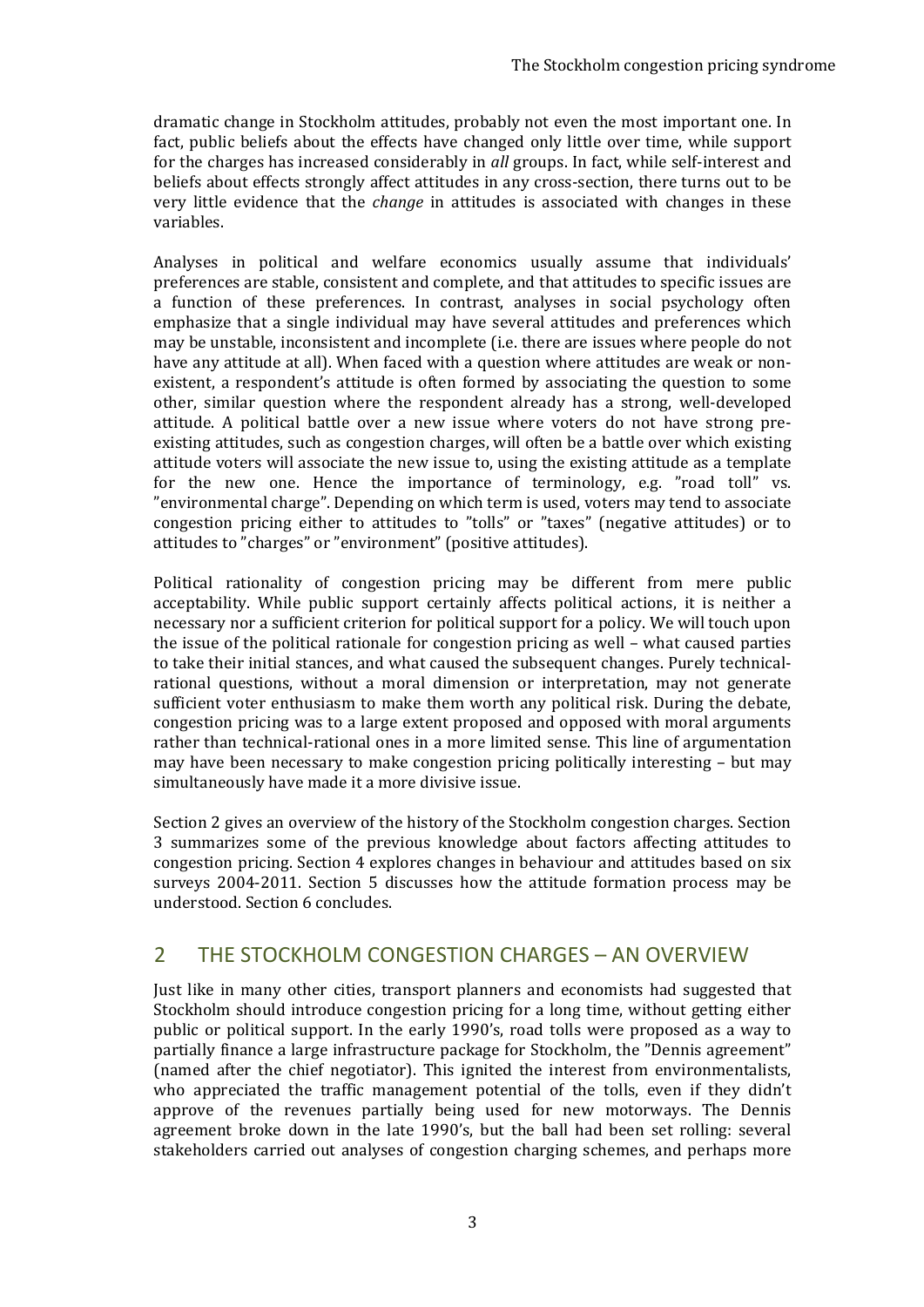important, the issue had entered the agenda of the environmental movement, in particular the Green party.

In 2002, the social-democratic national government set up a commission to negotiate a new infrastructure agreement for Stockholm. The idea was floated to use road pricing as a funding source. When the Conservative party accused the social-democrats of having secret plans to introduce "road tolls" after the election 2002, the socialdemocratic mayor in Stockholm promised very clearly and publicly that there would be no road tolls in Stockholm during the next election cycle. The social-democrats went on to win both the national and the Stockholm election, provided that they could ensure support from the Green party. In return for support for a social-democratic national government, the Green party demanded that a "several-year, full-scale congestion charging trial" should be carried out in Stockholm. The social-democrats obliged.

This led to an extremely heated debate. Congestion pricing was an unpopular measure from the outset, and the broken election promise made matters worse. The opposition raged, while silently celebrating what they anticipated to be a landslide victory in the next election. Both proponents and opponents of the charges used dramatic rhetoric to describe what would happen with or without congestion charges, respectively. The media picture was overwhelmingly negative: 39% of all newspaper articles on the topic were negative, compared to  $3\%$  positive (the rest were neutral) (Winslott-Hiselius, Brundell-Freij, Vagland, & Byström, 2009). Opponents to the charges suggested a referendum about the charges, confident that they would win. The idea was silently welcomed by the social-democrats, who saw it as a way to put some distance between them and the charges: with a separate referendum, it would be possible to vote for the social-democrats and still vote no to the charges. However, it was decided that the referendum should not be held until after the trial, in conjunction with the next regular election in September 2006. This turned out to be of crucial importance.

The congestion charging trial started in January 2006, when a time-differentiated cordon toll around the inner city was introduced. Traffic across the cordon dropped immediately, leading to dramatic congestion reductions all over the city. As weeks and months passed by, the decrease in traffic volumes across the cordon during the charged period stabilized around 22% compared to 2005 levels, resulting in congestion reductions around 30-50% (Eliasson, Hultkrantz, Nerhagen, & Rosqvist, 2009; Eliasson, 2008). Public attitudes gradually became more positive, while the media picture changed completely: the share of positive newspaper article increased from  $3\%$ to  $42\%$  while the share of negative articles fell from 39% to 22%. In the referendum in September,  $53\%$  of valid votes were in favour of keeping the charges<sup>1</sup>.

All national parties had promised to follow the outcome of the Stockholm referendum. The election ended up with liberal/conservative majorities both nationally and in Stockholm, and they obligingly set out to reintroduce the congestion charges, which had been turned off before the referendum. The crux was the negotiation about the revenues. Legally, the charge was a national tax that ended up in the national

<u> 1989 - Johann Stein, fransk politik (d. 1989)</u>

 $1$  Some surrounding municipalities also arranged referenda, although they had no legal influence, since the congestion charges were entirely within the border of the city of Stockholm. (Around 2/3 of the city's population live inside the cordon. It should be noted, by the way, that residents within the cordon pay on average much more in charges than residents outside the cordon, while they get less of the travel time benefits, since congestion problems mainly exist into the city in the morning and out from the city in the afternoon.) Counting the votes of all referenda that were held, there was a majority against the charges, but the selection was heavily skewed: referenda were only held in municipalities with liberal/conservative majorities and where opinion polls showed that there was a majority against the charges.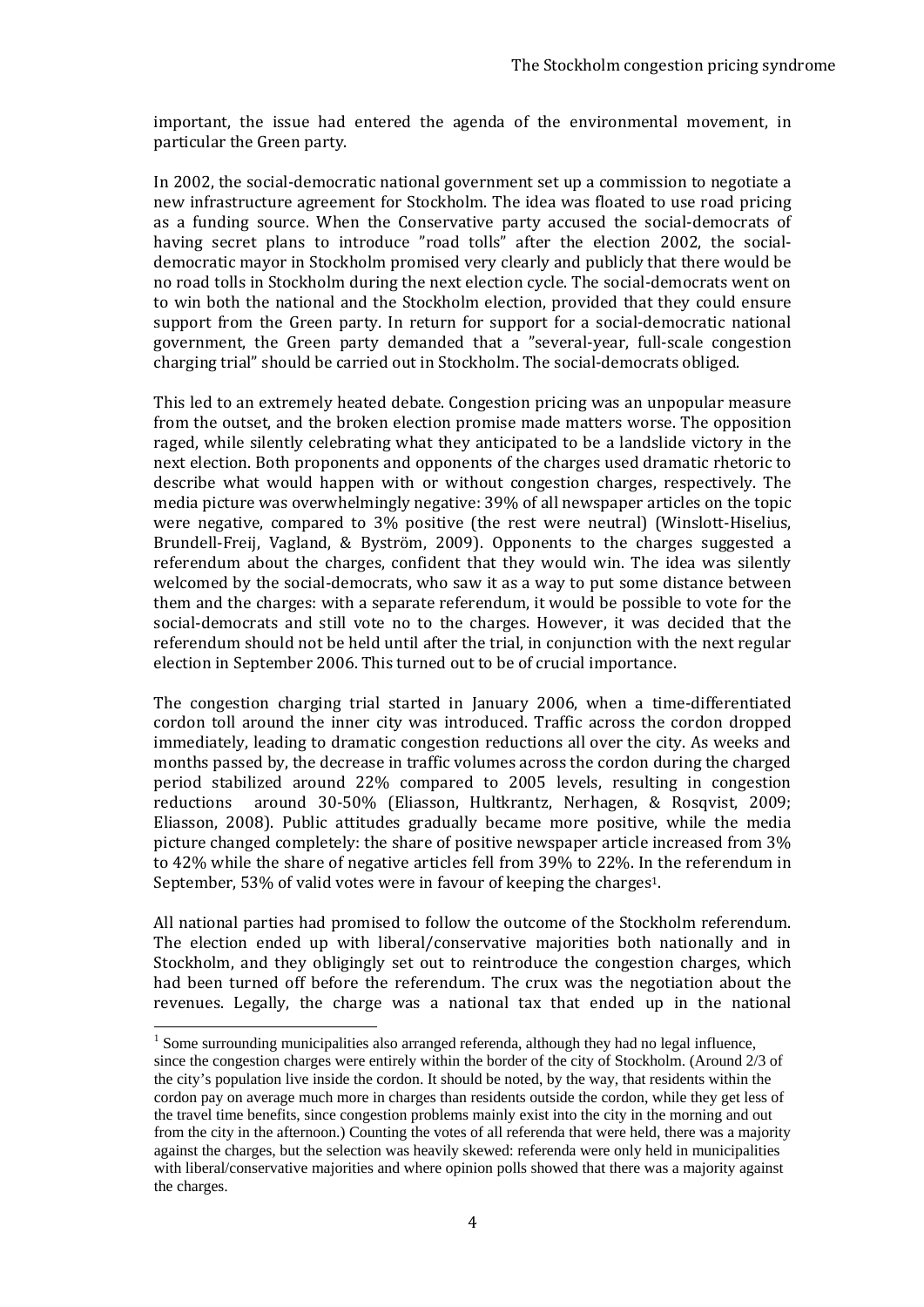government's coffers, but the Stockholm region understandably argued that it was really their money. Eventually, the regional and national politicians brokered a huge, ten-year infrastructure package worth around 10 billion euros, where one part of the deal was that the revenues from the charges were earmarked for a new bypass around Stockholm. 

As time went on, all political parties accepted and, eventually, even embraced the congestion charges. The reasons for this included the congestion reduction, the means to finance infrastructure, the possibility to get leveraged funds from the government. and the steadily increasing public support for the charges. The media interest for the charges faded, after having been in the headlines almost daily for four years. Rather than discussing the existence of the charges, the political parties and other stakeholders gradually moved on to discussing how the charges could be redesigned and how the revenues should be used. The traffic reduction has remained remarkably stable over time (Börjesson, Eliasson, Hugosson, & Brundell-Freij, 2012). At the time of writing (November 2013), the liberal/conservative majorities in the national government, the city of Stockholm and the county of Stockholm - the former opponents of the charges – have agreed to substantially increase the level of the charges and introduce a new toll on the western bypass, with the dual purpose to finance a metro extension and reduce congestion even further. The only objection from the left/green opposition is that it is too little, too slow and too late.

## 3 FACTORS AFFECTING ATTITUDES TO CONGESTION PRICING

There is a large literature on congestion pricing acceptability. We will not attempt a full review of this literature, but limit ourselves to identifying the most important factors that are known to affect attitudes to congestion pricing and that will be important in the discussions further on. Of particular interest for our purposes is the study by Hamilton and Eliasson  $(2012)$  which compare the influence of a number of factors in three different cities  $-$  Stockholm, Helsinki and Lyon. One of the main conclusions was that various factors affected attitudes similarly in all three cities, and that most of these factors were similar in all three cities. Despite this, attitudes to congestion pricing were much more positive in Stockholm than in the other cities. The only factor that could explain this difference was that Stockholm has had an operational congestion charging system for several years.

First, self-interest variables are obviously important. All else equal, individuals get more positive the less charges they pay (or expect to pay), the more time gains they get, the higher they value travel time savings, and the more satisfied they are with public transport. Individuals also become more positive if revenues are used in a way they appreciate, which can be viewed as a form of self-interest (Eliasson & Jonsson, 2011; Hamilton & Eliasson, 2012; Hårsman & Quigley, 2010; J. Schade & Schlag, 2003).

Positive attitudes to congestion charges are also strongly correlated with concerns about and engagement in environmental issues (Eliasson & Jonsson, 2011; Hamilton & Eliasson, 2012). This is particularly important since a large share of the population show strong environmental attitudes. For example, Hamilton et al. find that around 90% of the populations of Helsinki, Stockholm and Lyon agree with the statement "much more resources should be spent by the government to protect the natural environment". 

Congestion is viewed as one of the most important urban problems  $(65-80\%$  of the three populations agreed). But Hamilton et al. found no significant correlation between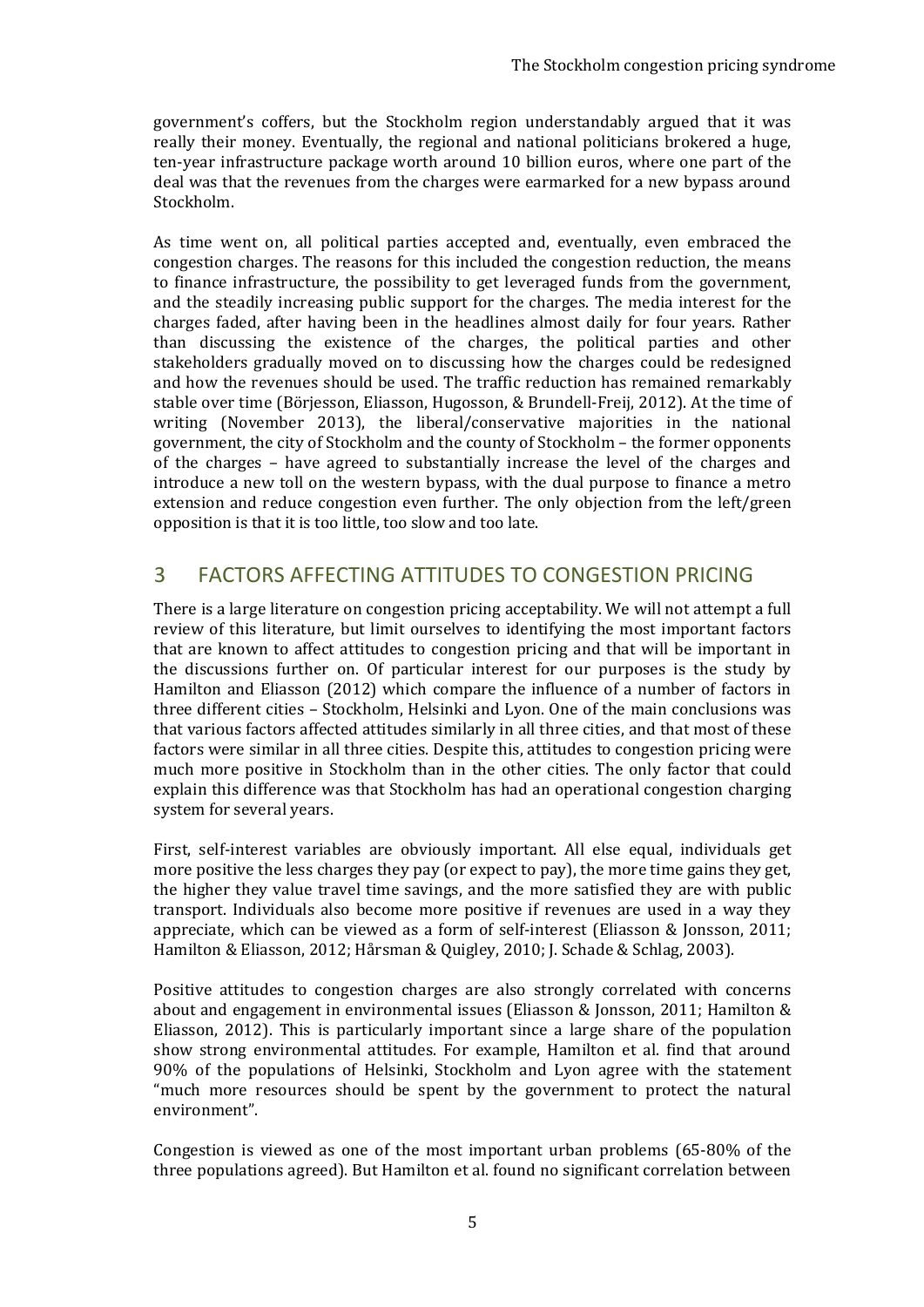attitudes to congestion pricing and concerns about road congestion. On the other hand, they found a strong correlation between concerns about road congestion and being in favour of expanding road capacity. Apparently, it is not mainly concerns about congestion that is driving support for congestion pricing, despite the fact that such concerns are widespread<sup>2</sup>. This is consistent with several earlier studies finding that one of the most common arguments against congestion pricing is a distrust in congestion pricing's ability to reduce congestion (Jones, 2003; Jens Schade & Schlag, 2003). On the other hand, this distrust may partially be a reflection of self-interest: Schade and Baum (2007) find that respondents who expect congestion pricing to be disadvantageous to themselves not only have more negative attitudes to it, but also perceive it as less effective and more unfair than other respondents.

Congestion pricing attitudes are related to attitudes to public interventions in general. Hamilton et al. show that negative attitudes to congestion pricing are strongly correlated with negative attitudes to taxation in general, speed enforcement cameras, and belief in a public administration's ability to distribute a scarce resource fairly. This finding may partly explain the apparent paradox that left-wing parties are often more in favour of congestion pricing than liberal/conservative parties.

Equity effects are often cited as one of the main reasons for opposition to congestion pricing. Whether congestion pricing has progressive or regressive effects depend on the design of the system and on initial travel patterns. As to Stockholm, there are several studies (Eliasson & Levander,, 2006; Eliasson & Mattsson, 2006; Franklin, Eliasson, & Karlström, 2010; Karlström & Franklin, 2009). These find no regressive effects; some indicate progressive effects, while some indicate neutral effects. It should be noted that the equity argument may be used for other reasons than honest equity concerns: it may simply be perceived as a more legitimate argument than self-interest (Jens Schade & Baum, 2007). This is supported by the finding that Hamilton et al. found weak or no correlation between the attitude to congestion pricing and agreeing with the statement "More should be done to reduce the difference between rich and poor in society". 

The most important factor, however, seems to be own experience of congestion pricing. When comparing Stockholm with Helsinki and Lyon, there are only small differences between them with respect to variables such as environmental concerns etc. In fact, attitudes to congestion pricing in Helsinki and Lyon are similar to attitudes in Stockholm before the trial. The main difference between Stockholm and the other two cities is simply that the Stockholm population has experienced the introduction of congestion pricing, while the others have not. This returns us to the main purpose of the paper: to try to understand what caused this change in attitudes.

## 4 CHANGES IN BEHAVIOUR AND ATTITUDES

<u> 1989 - Johann Stein, fransk politik (d. 1989)</u>

The analyses in this section build on a series of surveys carried out during the period 2004-2011. The surveys have different general topics and target slightly different populations, but all deal to some extent with congestion charges, and fortunately some important questions are found in all the surveys. Table 1 gives a general summary.

 $2$  Other studies have got mixed results on this issue. While Rienstra, Rietveld and Verhoef (1999) found that respondents with more concerns about congestion were more positive towards congestion charges, Hårsman et al. (2000) and Schade et al. (1999) found the opposite.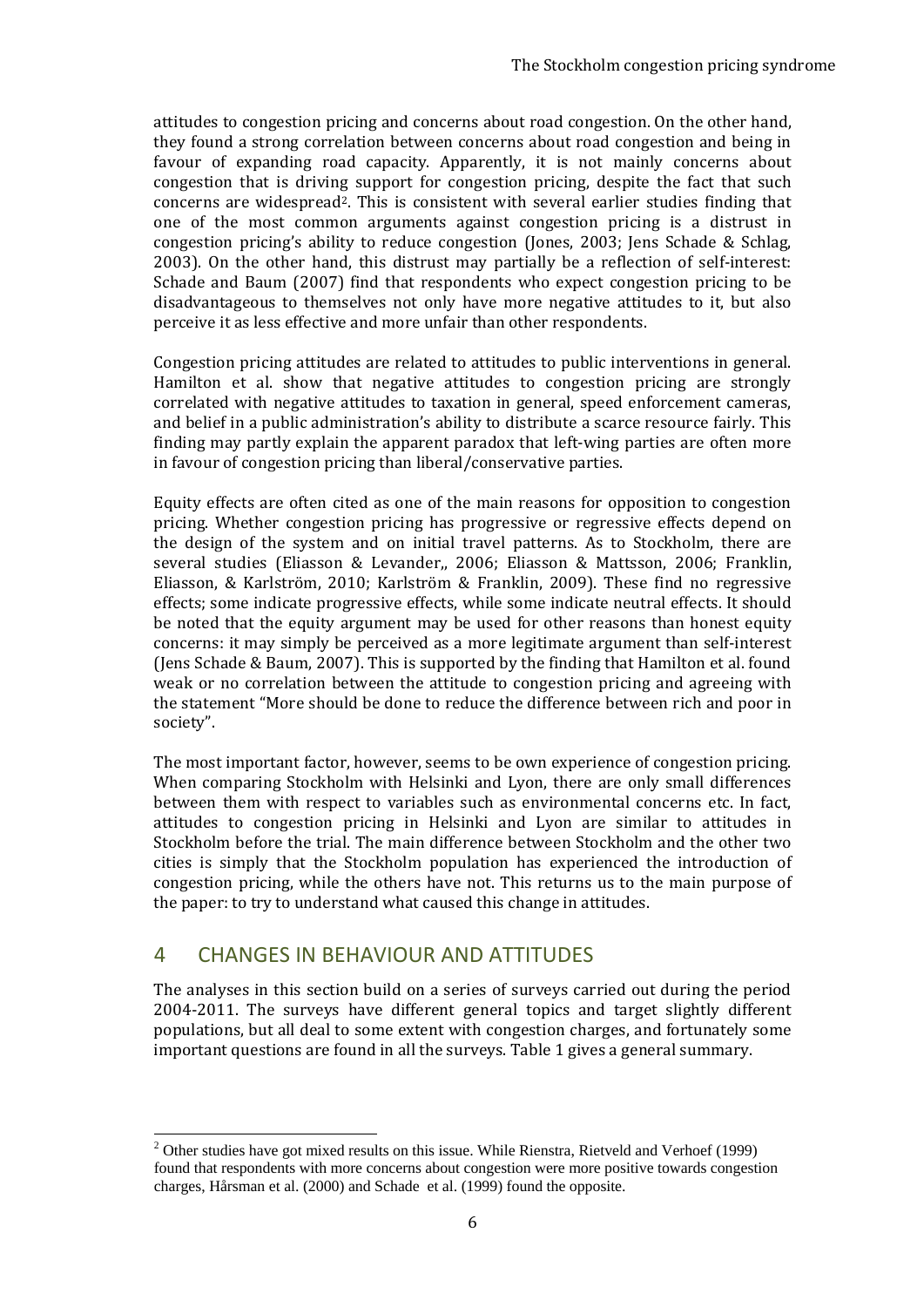| Year                         |                                   | 2004                              | 2005                              | 2006                              | 2007                                 | 2010                                 | 2011                                             |
|------------------------------|-----------------------------------|-----------------------------------|-----------------------------------|-----------------------------------|--------------------------------------|--------------------------------------|--------------------------------------------------|
| Sampled area                 |                                   | Stockholm<br>county               | Stockholm<br>county               | Stockholm<br>county               | Stockholm<br>city                    | Stockholm<br>city                    | Urban core<br>οf<br>Stockholm                    |
| Topic of survey<br>Responses |                                   | The<br>Stockholm<br>trial<br>1600 | The<br>Stockholm<br>trial<br>1600 | The<br>Stockholm<br>trial<br>1600 | Environ-<br>mental<br>issues<br>3040 | Environ-<br>mental<br>issues<br>2946 | county<br>General<br>transport<br>issues<br>1837 |
|                              | <b>Respondent characteristics</b> |                                   |                                   |                                   |                                      |                                      |                                                  |
| Male                         |                                   | 50%                               | 50%                               | 50%                               | 46%                                  | 46%                                  | 45%                                              |
| Employed                     |                                   | 68%                               | 65%                               | 66%                               | 69%                                  | 67%                                  | 67%                                              |
| Education                    | 9 years                           | 13%                               | 11%                               | 11%                               | 14%                                  | 13%                                  | 10%                                              |
|                              | 12 years                          | 37%                               | 41%                               | 38%                               | 30%                                  | 28%                                  | 32%                                              |
|                              | University                        | 50%                               | 48%                               | 51%                               | 56%                                  | 59%                                  | 58%                                              |
| House-                       | Single                            | 19%                               | 20%                               | 21%                               | 26%                                  | 23%                                  | 18%                                              |
| hold type                    | Two adults                        | 33%                               | 32%                               | 34%                               | 34%                                  | 36%                                  | 29%                                              |
|                              | Two adults w<br>children          | 45%                               | 44%                               | 42%                               | 34%                                  | 37%                                  | 47%                                              |
|                              | Single w<br>children              | 3%                                | 4%                                | 4%                                | 5%                                   | 4%                                   | 6%                                               |
| Access to car in household   |                                   | 82%                               | 83%                               | 81%                               | (52%)                                | (52%)                                | 76%                                              |
| Car trip                     | Almost every                      | 52%                               | 47%                               | 41%                               | n/a                                  | n/a                                  | 31%                                              |
| frequency                    | day<br>1-2 per week               | 21%                               | 26%                               | 31%                               |                                      |                                      | 39%                                              |
|                              | Seldom/never                      | 26%                               | 26%                               | 28%                               |                                      |                                      | 30%                                              |

| Table 1. Overview of surveys used in the analyses. |  |  |
|----------------------------------------------------|--|--|
|                                                    |  |  |

The first three surveys  $(2004, 2005, 2006)$  were carried out in connection with the Stockholm trial, so most of the questions dealt with the trial and its effects. Respondents were sampled without stratification from the entire Stockholm county (the city of Stockholm contains almost half the population of the county). The next two surveys (2007, 2010) covered only the city of Stockholm, and focused on environmental issues in general; the congestion charges were just a minor part of these surveys. The final survey (2011) was carried out by the author and a team of researchers (Hamilton & Eliasson, 2012), sampling respondents from the urban core of the county (which contans most of the population in the county) and focused on transport issues in general and transport pricing in particular.

Since the six surveys targeted different geographic populations, there is a risk that differences between them may be due to sample differences. All results presented below have been cross-checked in the relevant subsamples (city vs. county vs. urban core), and the differences between the subsamples are negligible. Table 1 presents some descriptive statistics, showing that the sample characteristics are reasonably stable over the years. Note, though, that the 2007 and 2010 surveys did not ask for "access to car in household" or "car trip frequency". The closest indicator was the question "Do you have access to a car which you drive?". This slightly strange wording yielded a substantially lower "car access" rate.

### 4.1 Behavioural changes

A natural first question is whether people's behavioural response to congestion pricing is "rational", in the sense that people react similarly to congestion charges as to other changes in travel costs and travel times. There are several reasons to suspect that this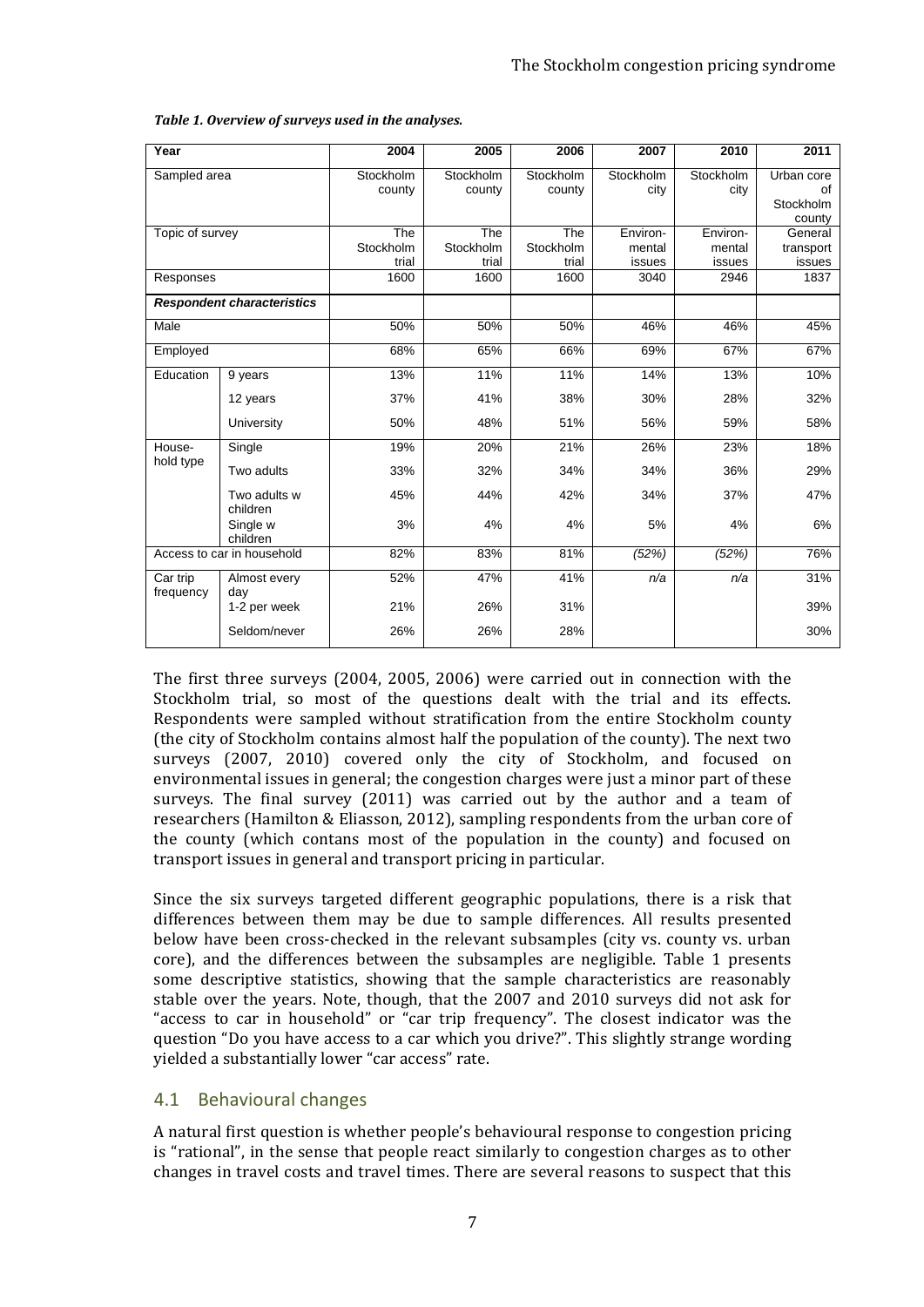might not be the case. After all, congestion pricing is an unusually visible travel cost, and it involves a transition from "free" to "priced" which has been shown to create disproportionally large responses in other situations. On the other hand, one of the most common arguments against congestion pricing is that it will not affect drivers' behaviour, disregarding results from transport models and various other kinds of pricing studies.

Nevertheless, the forecast effects obtained from a standard transport model turned out to be surprisingly accurate. Such models rely on relatively simplistic utility functions to explain travellers' behaviour, estimating the parameters of the utility functions on cross‐sectional observations of travel patterns, travel times and travel costs. Eliasson et al. (2013) provide a detailed comparison between forecast and outcome, concluding that the main predictions about behavioural responses were sufficiently accurate to draw correct conclusions. For example, traffic across the cordon was predicted to decrease  $17\%$  during peak hours and  $16\%$  during the entire charged period  $(6:30$ -18:30); the actual figures were  $19\%$  and  $20\%$ . The transport model predicted that around half of the disappearing trips would switch to public transport, which would lead to a  $6\%$  increase in passenger volumes; the actual outcome turned out to be 4-5%. Hence, the standard economic concept of utility maximization based on objective variables such as travel times and costs seem to work well enough to predict aggregate behavioural responses.

In fact, the model seems to be much better at predicting changes in behaviour than the travellers themselves, both *ex* ante and *ex post*. Surveys in the fall of 2004, the fall of 2005 and the spring of 2006 asked respondents about changes in their travel patterns in response to the charges. Respondents gave reasonably consistent answers in the three surveys (see Table 2). Before the charges were introduced,  $23\%$  (2004) and  $16\%$ (2005) of respondents, respectively, stated that they would drive less frequently across the cordon. In the spring of 2006, with the charges in place, 24% of respondents stated that they drove less frequently over the cordon because of the charges.

|                          | 2004 | 2005 | 2006 |
|--------------------------|------|------|------|
| <b>Quit completely</b>   | 1%   | 1%   | 4%   |
| <b>Considerably less</b> | 4%   | 6%   | 10%  |
| Somewhat less            | 18%  | 9%   | 10%  |
| No change                | 74%  | 84%  | 75%  |
| Somewhat more            | 2%   | 0%   | 1%   |
| <b>Considerably more</b> | 1%   | 0%   | 1%   |

*Table 2."How will you change [2006: How have you changed] your number of car trips across the cordon during charged periods due to the charges?" (Respondents: car owners)* 

Since the surveys also asked how many car trips respondents made across the cordon, these answers can be transformed to an equivalent aggregate traffic reduction, albeit with some uncertainty since "considerably less" and "somewhat less" are not very precise answers. This yields an equivalent aggregate traffic reduction of 5-10%. This can be compared to an observed reduction of private trips<sup>3</sup> around 30%. In other words, around  $3/4$  of the reduction in car trips across the cordon seems to have gone unnoticed by the travellers themselves.

 <sup>3</sup> Total traffic reduction is less because professional traffic decreased much less than private traffic.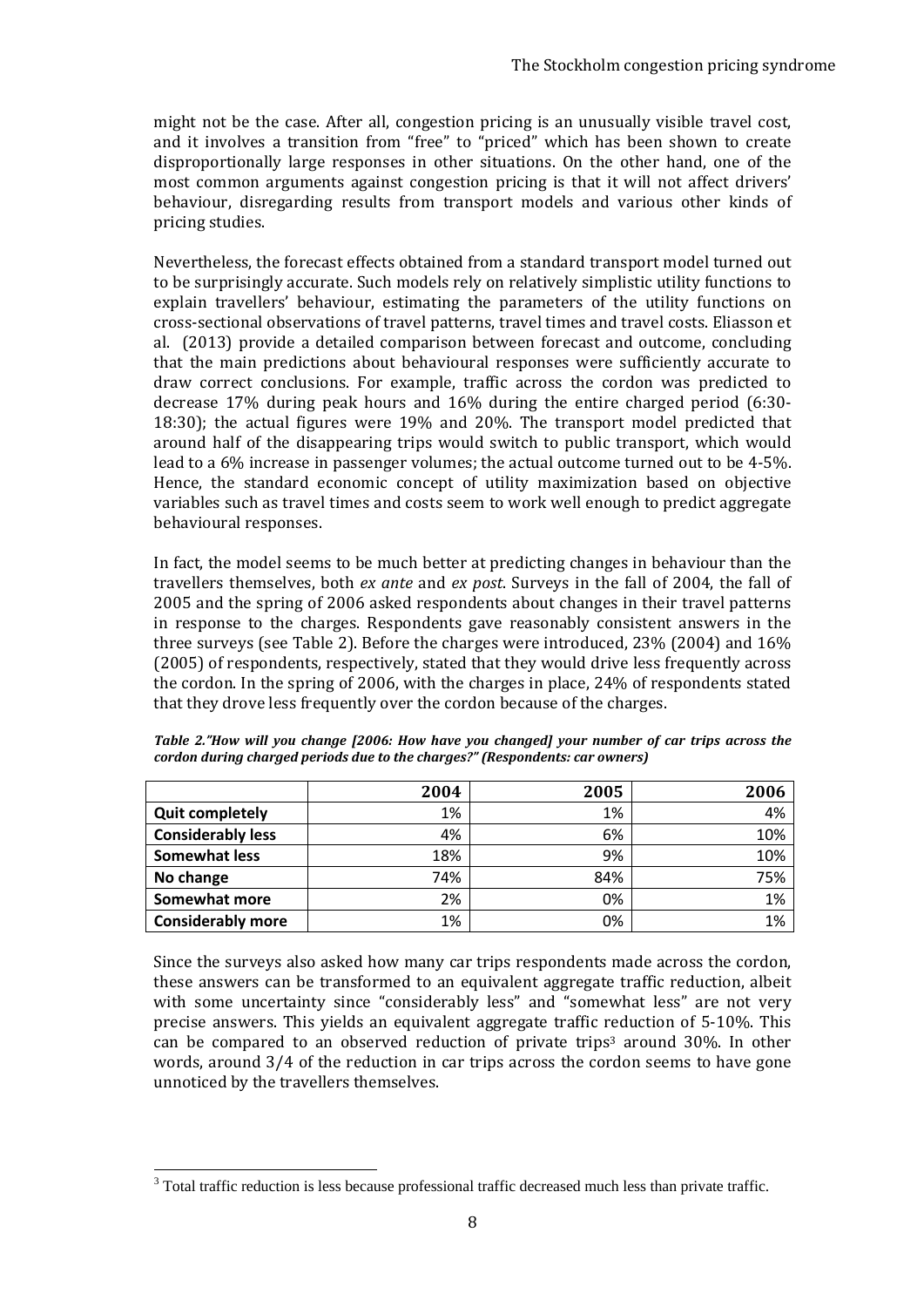## 4.2 Attitude changes

Figure 1 shows how the support for congestion charges has evolved over time. The question used in all six surveys was "How would you vote in a referendum about congestion charges in Stockholm?", choosing one out the five responses presented in Table 3. The 2010 survey was an exception, however, since the only responses were "yes", "no" or "don't know". The share of "don't know" votes is clearly affected by the referendum in September 2006: before it, more and more people form an opinion, while after the referendum, more people tick the "don't know" box. In the following, we will use the term "support" for congestion charges to mean the share of yes votes excluding "don't know" votes, since this appears to be the most comparable number across vears.

|                                | 2004 | 2005 | 2006 | 2007 | 2010 | 2011 |
|--------------------------------|------|------|------|------|------|------|
| Certainly yes                  | 20%  | 16%  | 32%  | 26%  | 50%  | 28%  |
| Probably yes                   | 18%  | 14%  | 16%  | 26%  |      | 29%  |
| Probably no                    | 9%   | 13%  | 8%   | 12%  | 25%  | 13%  |
| Certainly no                   | 41%  | 46%  | 35%  | 16%  |      | 14%  |
| Don't know                     | 11%  | 10%  | 8%   | 19%  | 20%  | 15%  |
| Share "yes" excl. "don't know" | 43%  | 34%  | 53%  | 65%  | 67%  | 68%  |

|  | Table 3."How would you vote in a referendum about the Stockholm congestion charges?" |
|--|--------------------------------------------------------------------------------------|

Starting from a relatively high level of 43% in 2004, the support dropped to 34% in 2005 immediately before the start of the trial. In April 2006, after four months of congestion charges, support had increased to  $53\%$ , similar to the referendum outcome in September 2006. The next survey was carried out in December 2007, over a year after the referendum and four months after the reintroduction<sup>4</sup> of the congestion charges in September 2007. The 2007 survey showed another leap in the support to 65%. Subsequent surveys in 2010 and 2011 showed marginally higher support of 67% and 68%.5

  $4$  The charges were abolished before the referendum 2006, and were not reintroduced until an agreement had been struck between the Stockholm region and the government.<sup>5</sup><br>Note that the 2007 and 2009.

Note that the 2007 and 2010 surveys only covered the city of Stockholm. In the 2004, 2005, 2006 and 2011 surveys, the support (share of "yes" votes excl. "don't know") was consistently 3 percentage points higher in the city than in the county as a whole.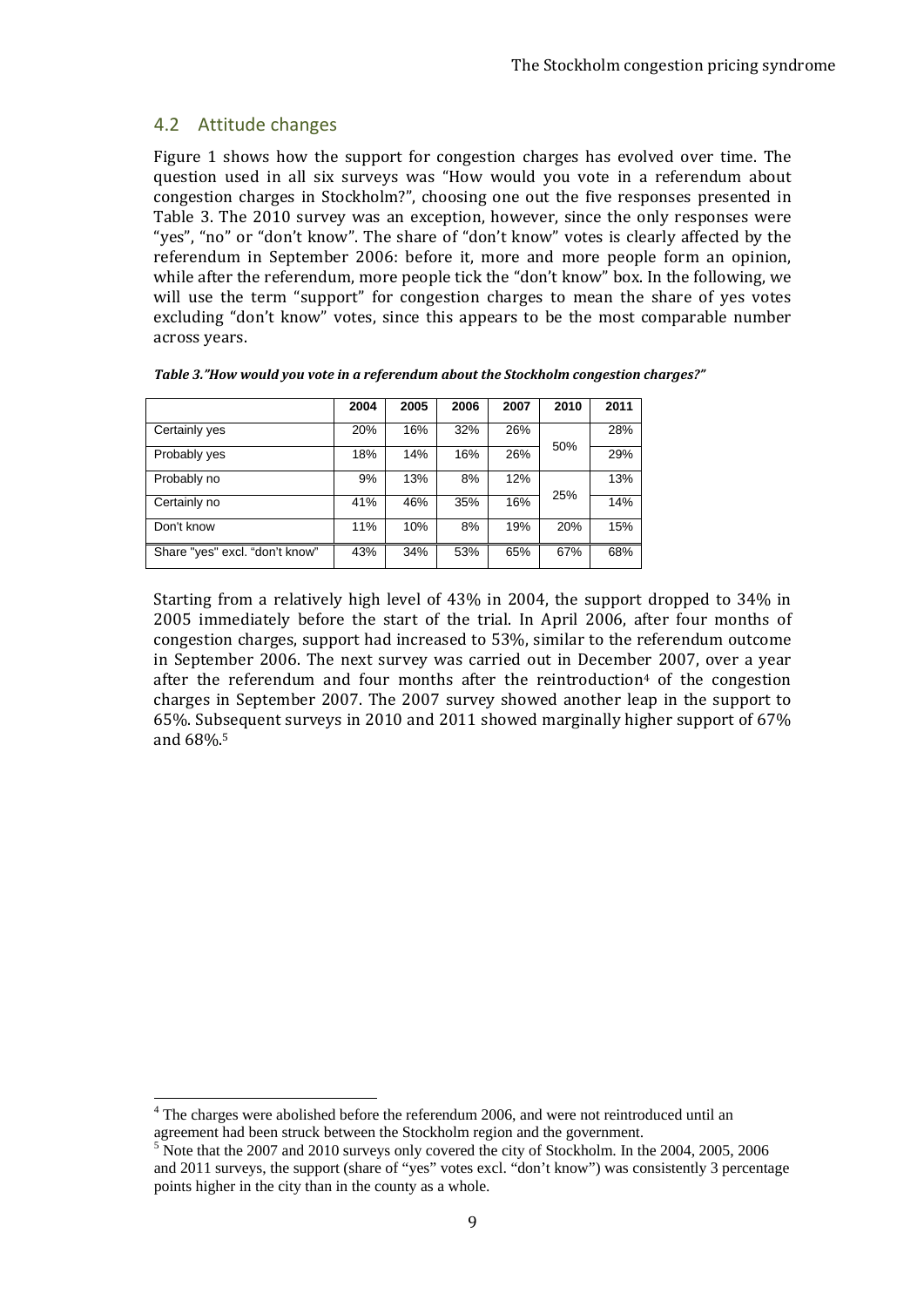

*Figure 1. Would vote "yes" in referendum about congestion pricing (excl. "Don't know").*

#### *Is the change in support caused by increased beliefs in the effects?*

The development of attitudes is remarkably close to the general pattern described in Goodwin (2006), reproduced in Figure 2. Drawing on "many separate research projects, experience in Edinburgh, London and many other places", Goodwin argues that public opinion follows a certain trajectory. At first, the general idea gets decent support, but when the "devil of the detail emerges", support falls. But as the system starts, and the "promises of improvement are actually, more or less, delivered", there is a "building up of support, perhaps over many years".



*Figure 2. "The gestation process for road pricing schemes" – reproduced from Goodwin (2006).*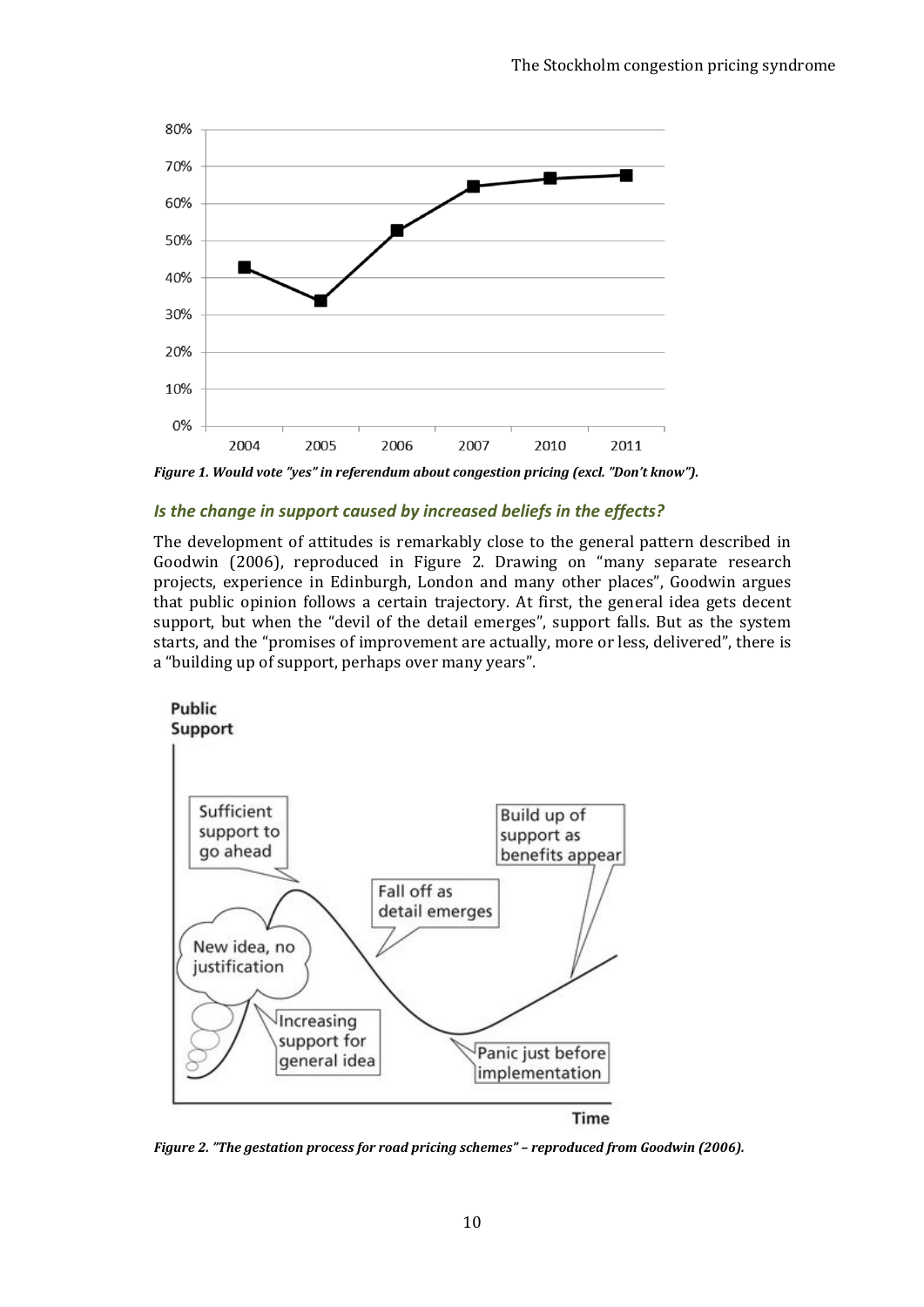Goodwin hence hypothesizes that the increase in support can be attributed to the benefits that appear in the form of traffic and congestion reductions. This is indeed by far the most common explanation among commentators for the change in opinion. It is also established that there is a strong link between support for congestion charges and belief in their effectiveness (see e.g. Eliasson and Jonsson (2011)).

However, Figure 3 shows the Stockholm population's beliefs in the congestion charges' effects (more details are presented in the Appendix, Table 4). As the figure shows, there is very little support for the hypothesis that the dramatic increase in support is caused by an increased belief in the effectiveness and benefits of the charges. In fact, beliefs about the charges' effects have remained surprisingly constant over time. The number of people believing that the charges had beneficial effects increased when the charges were introduced in 2006, but the change was rather small, considering how visible and well-publicized the effects were. In fact, the change seems too small to explain the jump of almost 20 percentage points in the support for the charges. Between 2006 and 2007, support increase with a further  $12$  percentage points, but this cannot be explained by an increased belief in effectiveness - it remained constant between 2006 and 2007. Finally, in 2010 and 2011 beliefs about benefits fell back to approximately 2004 levels  $$ but support for the charges remained at the same high level as in 2007.



*Figure 3. What effect do you think the charges will have/have had on road congestion in Stockholm? (In 2011, the question was rephrased as "If the charges were abolished, how do you think road congestion would be affected?" Answers have been recoded to make them comparable to previous years – see appendix.)*

It is possible that respondents' interpretation of the response alternatives - "some benefits" and "large benefits" - may change over time. The threshold before benefits are labelled "large" may increase when expectations increase. Still, the share of respondents stating that the charges have "no effect" is higher than ever in 2011.

It is also interesting to note that the share of respondents answering that they "don't know" the effect of the charges is increasing over time. It is not surprising that a considerable share of the population honestly do not know. What is interesting is that comparatively few people answered that they did not know what would happen before the charges  $(2004 \text{ and } 2005)$  and when the charges were new (in 2006). A hypothesis could be that when the issue becomes less controversial, less people have any opinion at all. This would be consistent with how the share of undecided voters has developed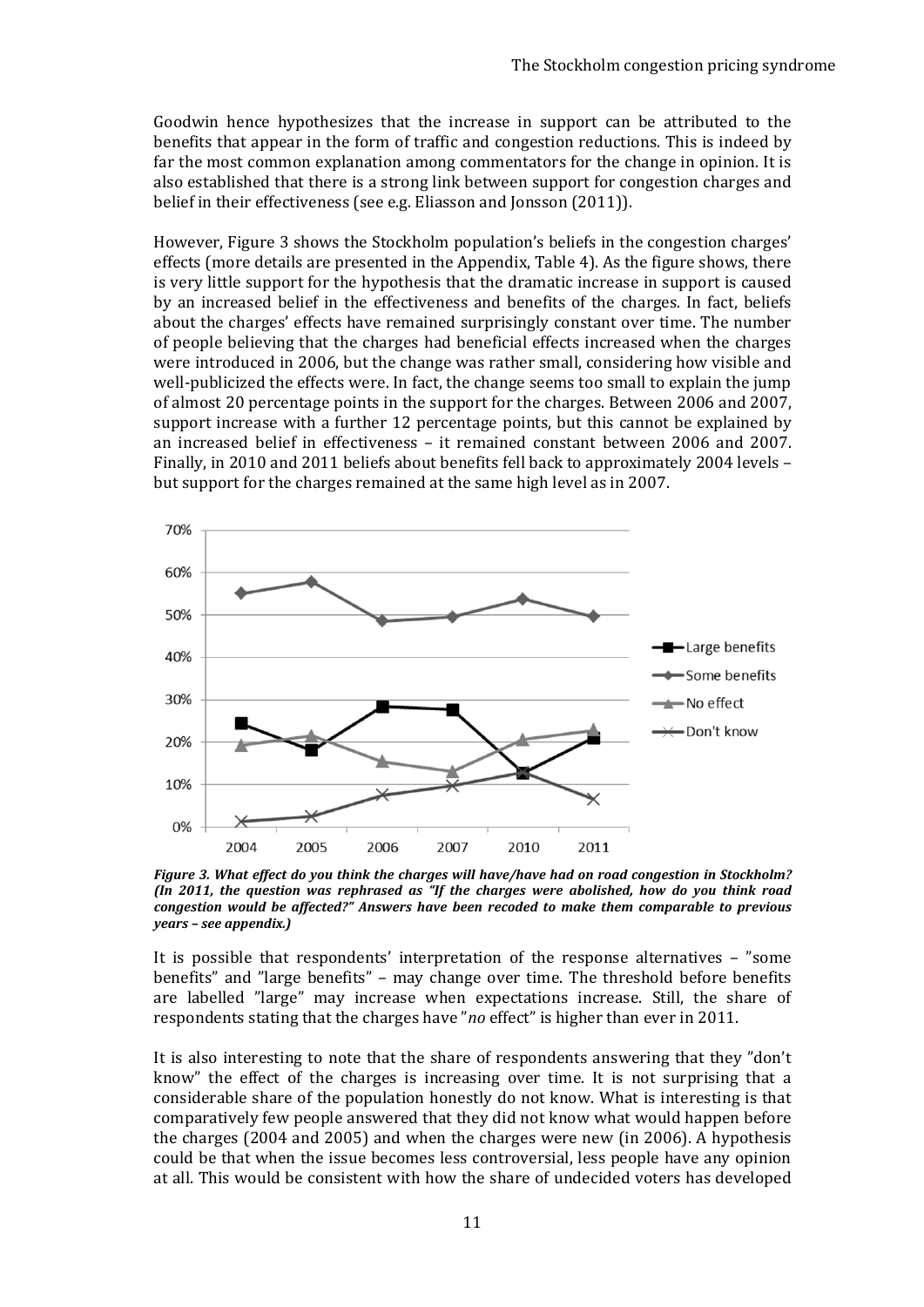over time. In  $2004-2006$ , around  $10\%$  of voters were undecided, while after the referendum, around 20% respond that they do not know how they would vote if a new referendum would be held.

Hence, the hypothesis that changed beliefs about effects is the main driver of the change in attitudes seems unfounded. A simple illustration is given in Figure 4, which shows how support would have developed if it only had been affected by beliefs in benefits and self-interest variables (in other words, support is assumed to be constant for each self-interest/belief segment from  $2004$  onwards, and then hypothetical support is calculated by taking only the relative sizes of these 12 segments into account; the self-interest and belief variables are described in detail in the Appendix).



*Figure 4. Support for the charges, grouped by beliefs in the charges' effects.* 

This becomes even clearer in Figure 5, where the population is split into three groups according to their belief in the charges' effects. Obviously, the support in the group claiming that the charges have "large benefits" is much higher than in the group claiming that the charges have "no effect". This is true at any point in time. What is surprising is that the support has increased dramatically in *all* groups – even in the group claiming that the charges have no effects. The increase is particularly pronounced in the group believing that the charges have had "some benefits", where support has grown from a low point of  $35\%$  to a peak of  $77\%$ . This may lend some support to the interpretation that the definition of "some benefits" has changed over time. But even in the "no effects" group, the share of supporters has more than tripled from its lowest point.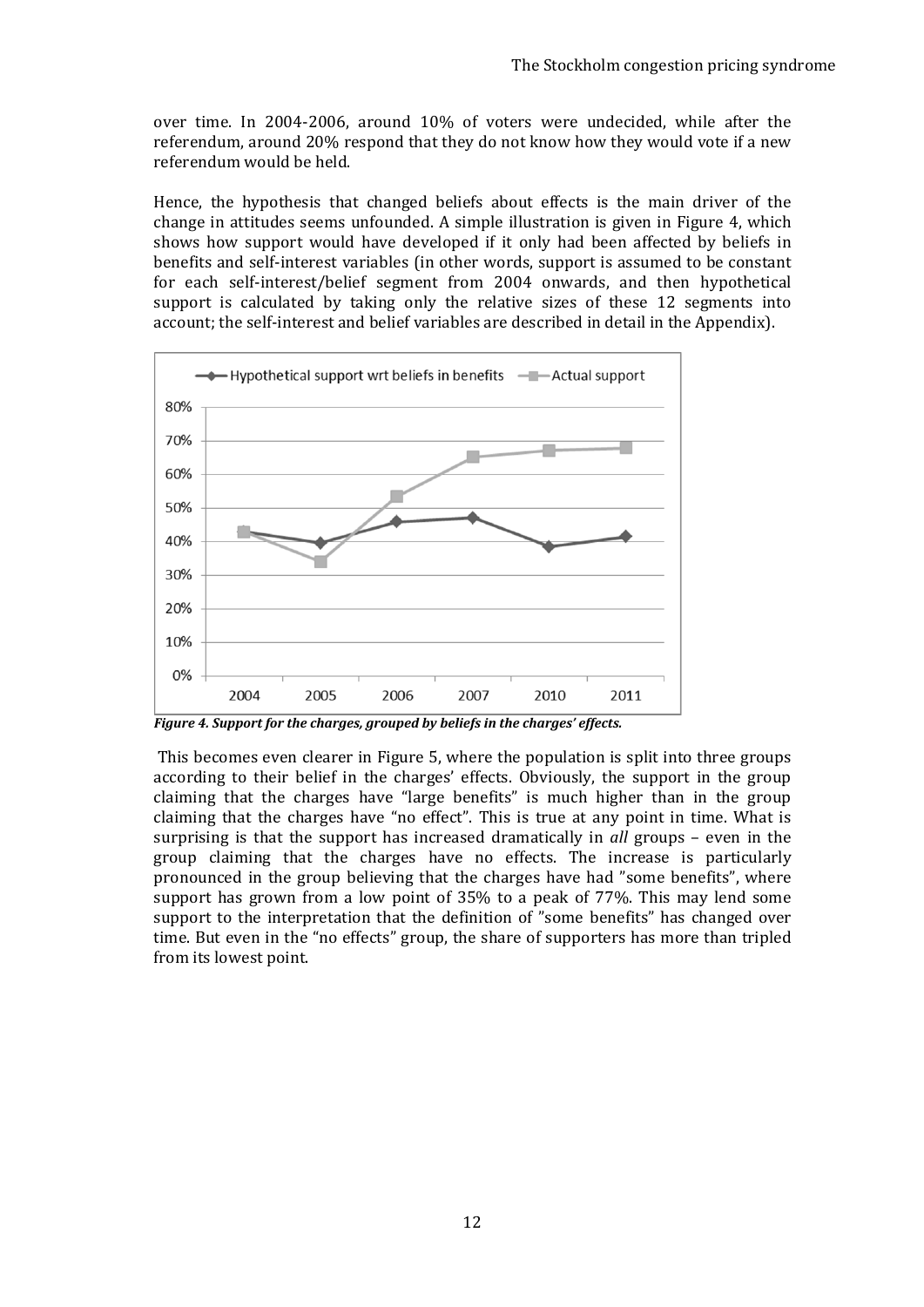

*Figure 5. Support for the charges, grouped by beliefs in the charges' effects.* 

In 2004, not even the group who anticipated "large benefits" were convinced supporters. Starting at a relatively moderate  $75\%$  level, support dropped to  $63\%$  - the biggest drop among all groups  $-$  before soaring to the current  $90\%$  support level.

We may hence conclude that beliefs about benefits cannot be the sole, or even the main, driver of the change in attitudes. While there is a strong correlation between attitudes to the charges and beliefs about their benefits at any given point in time, the *change* in attitudes seems to be driven by something else. This is also argued by Winslott-Hiselius et al.  $(2009)$  and Brundell-Freij et al.  $(2009)$ . Schade and Baum  $(2007)$  show that respondents are more positive to a road pricing reform if they believe that it is inevitable, which is a related conclusion. Finally, the phenomenon can be interpreted as status quo bias, i.e. a resistance to a change in any direction, or loss aversion; before the charges, the time gain is valued less than the increased travel cost, while after the charges, the (equally sized) time loss that would result if charges were abolished is valued higher than the charge.

#### *Self‐interest and belief in effectiveness*

Previous studies have shown a link between self-interest and stated beliefs about charges' effectiveness. For example, Schade and Baum (2007) show that respondents who expect to pay substantial charges express lower belief in the charges' effectiveness in reducing congestion. This phenomenon can be seen in each cross-section of Figure 6. Here, the share of respondents who believe that the charges' have had "large benefits" is tracked for four groups: respondents without a car, respondents with a car but who never cross the toll cordon during charged periods, those who sometimes pay (or expect to pay) the charge, and who pay (or expected to pay) the charge often (more details in Appendix, Table 5).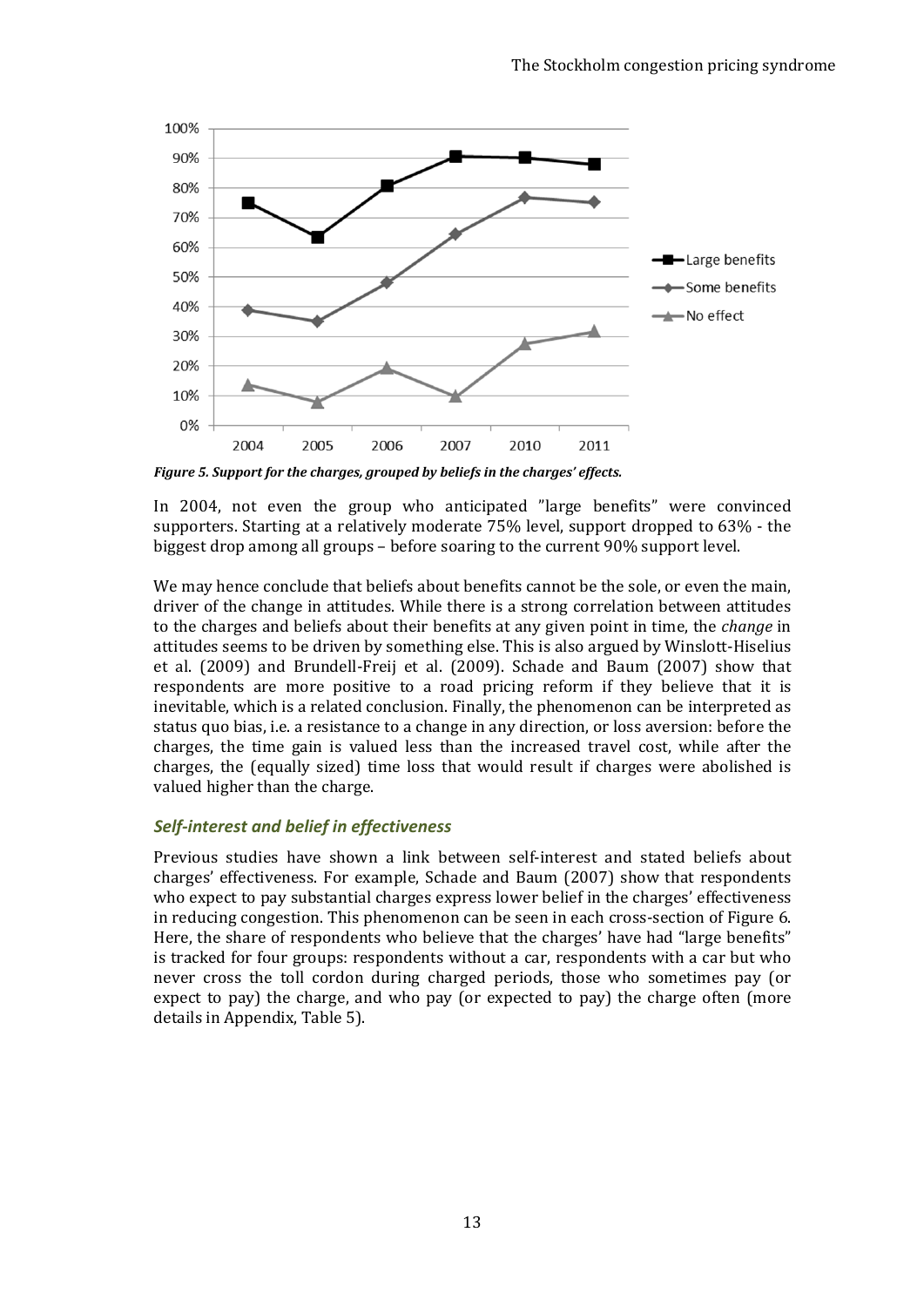

*Figure 6. Share that thinks the charges will have/have had large effects on congestion. (2007 and 2010 answers are not shown, because these surveys did not ask how often respondents drove across the cordon.)*

It seems very likely that self-interest is influencing beliefs in the charges' effectiveness, and that consciously or subconsciously, opposition to the charges induced by selfinterest are rationalized by distrust in the effects. (Other explanations, such as systematically different travel patterns between groups, cannot be ruled out, though.)

In 2005, before the start of the trial, beliefs in the effects are low in all groups, affected or not. But once effects appear, perceived effects increase in all groups. Objective measurements show that effects have remained roughly constant over the years. We also know that the effects when the charges were introduced in 2006 were much larger than anyone had expected. Hence, the change in beliefs about effects must be driven by something else than just the objective effects. Interestingly, beliefs are more volatile the less affected people are. The largest effect can be seen in the group without a car. Drivers who pay often, on the other hand, only show a marginal change in their belief about effects. In 2011, though, beliefs have fallen back almost to 2005 levels for the three car-owning groups.

So why do beliefs in the benefits attenuate? We can only suggest some hypotheses. First, reference points are less stable than one might believe, so over time, fewer and fewer people will have a relevant "before" situation to compare with. For example, during any given year, 20-25% of the workforce change jobs (or start working), and 15-20% of the population move, and these are just two of many changes that affect travel patterns. Second, it is well known from the psychological literature that people are in general much more sensitive to changes than to absolute levels. After a few years, it is not surprising that few will actually be able to remember the situation before the charges – especially since congestion varies substantially both across days and with the time of year. Third, partly for these reasons, most people will rely on the media to form an opinion, and media are usually more interested in the short-term view, rather than whether congestion in 2010 were higher or lower than 2005.

#### *Self‐interest and support for the charges*

Figure  $7$  shows support for the charges in four groups: people without car in the household, car owners who never or very seldom cross the charge cordon, car owners who sometimes pay the charge, and car owners who often pay the charge. (2007 and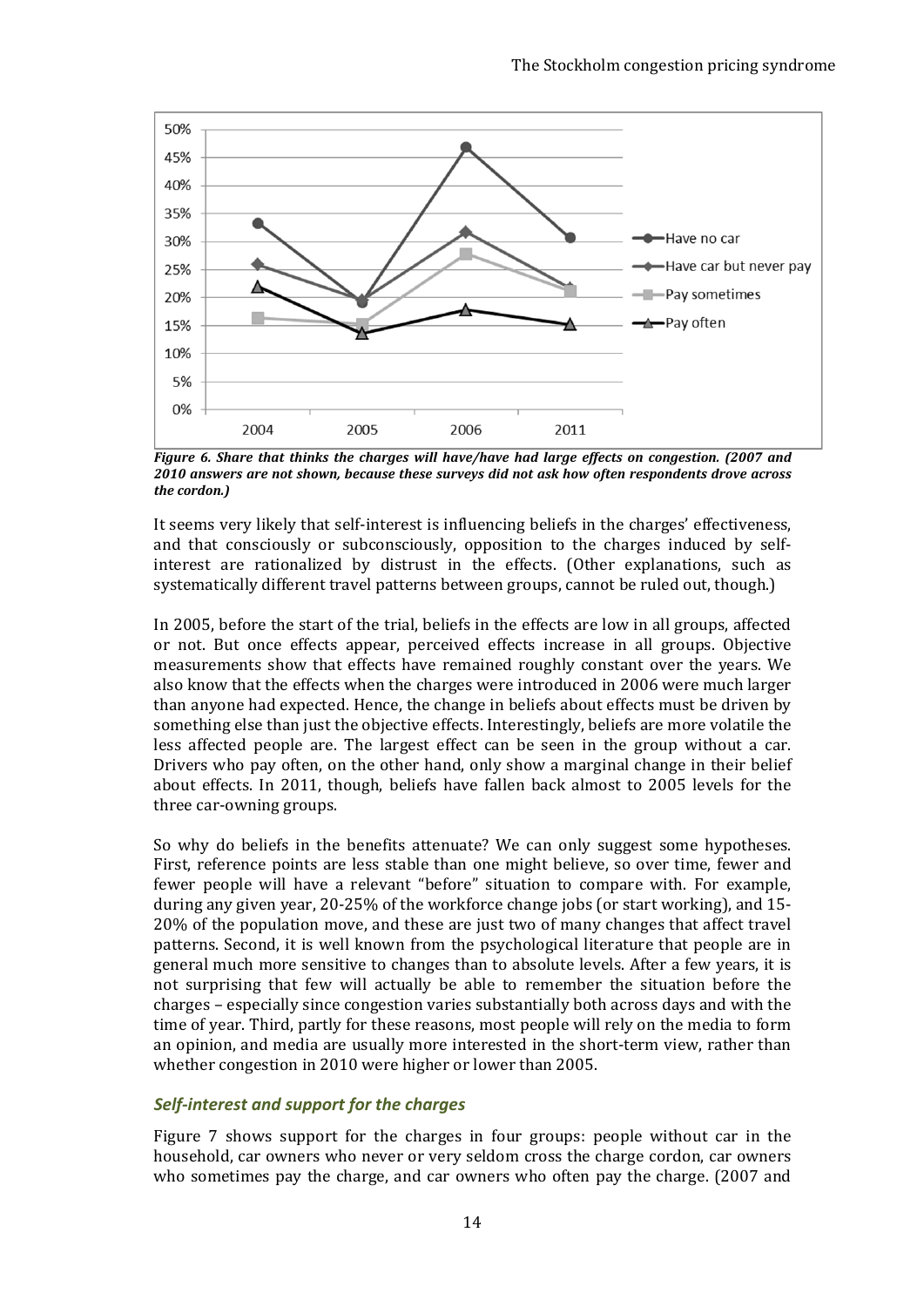2010 data are missing, since these surveys did not ask about driving across the cordon; more details in Appendix, Table 6) The support shows the same U-shape in each group. In fact, the dip from 2004 to 2005 is most pronounced for the *unaffected* groups, i.e. people not expecting to pay the charge.



*Figure 7. Support for congestion charges depending on car ownership and paid charges.*

Evidently, self-interest variables such as tolls paid make a large difference for the support, looking at each cross-section. But it is just as evident that it cannot be selfinterest variables that are the main drivers of the attitude change. All the groups show the same pattern of attitudinal change, regardless of how much they are affected by the changes in travel costs and travel times. Even in the most affected group, support for the charges has more than tripled from a low point of  $15\%$  to  $53\%$ . In other words, there is a majority in favour of the charges in all groups by 2011.

An alternative or complement to the "unexpected benefits" explanation is that the change is caused not so much by benefits being larger than expected, but negative effects turning out to be less than feared. Before the start of the charges, many problems were anticipated, such as increased transit crowding, congestion on the ringroads and technical failures. Maybe most important, it seems to have been difficult to anticipate how one would have to adapt one's life to the charges (cf. above about selfpredicted changes in travel behaviour; see also Henriksson (2009) for interviews illustrating this). But once the charges were in place, the anticipated problems did not materialize, and people discovered that life went on more or less as usual. When the end-of-the-world did not arrive, this may have turned attitudes a little more positive. There is some evidence for this mechanism, e.g. in Henriksson (2009). But it can hardly explain the dramatic increase in support among all the groups in Figure 7. It could explain some decrease in the negative attitude of the most affected groups when they adapt to the charges, and some increased support in the unaffected groups when second-order problems did not materialize - but it can hardly be enough to explain the large, consistent and long-term increase in support among all the groups.

### *Self‐reported attitude changes*

Just as respondents seem to be unaware of their behavioural changes, they seem to be remarkably unable to remember their past attitudes. In the voting literature, it is well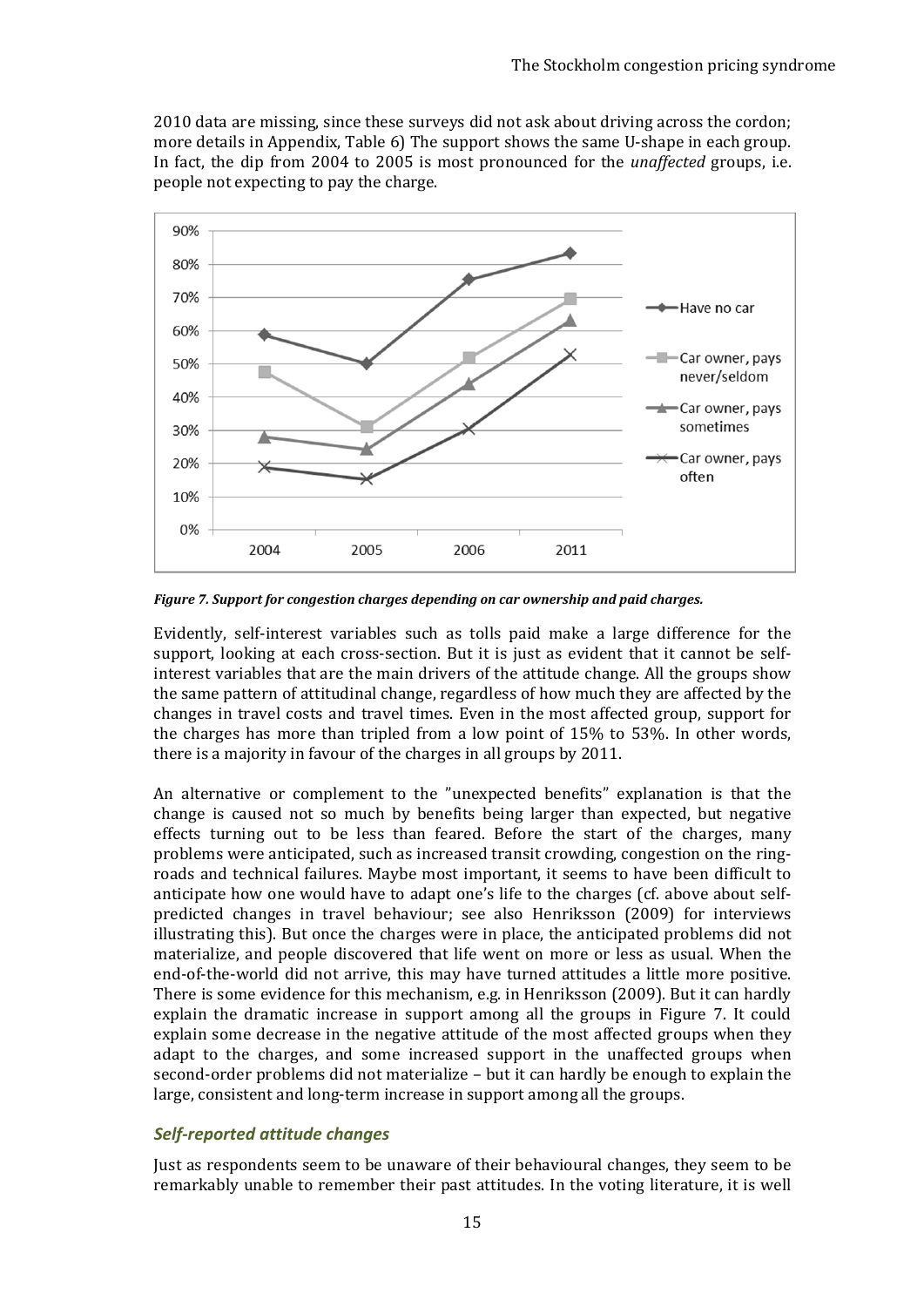known that self-reported votes do not coincide with actual votes, with respondents tending to forget that they have ever had another opinion than their current one.

This phenomenon is apparent in the surveys from 2006 and 2007, which asked whether respondents had changed their attitude to the charges. From 2005 and 2006, voters intending to vote "yes" in the referendum increased by 19 percentage points from 30% to 49% (including undecided voters in the base). 29 percentage points of the 49% yes-voters stated that they have "become more positive" during 2006 - that is, some of the positive voters must have become even more positive. But when the same question is repeated in 2007, only 13% of voters state that they "became more positive" during 2006. Not only is this less than half the 29% from 2006, it is lower than the 19 percentage points that became so much more positive that they changed from "no" to "ves".

## 5 A POSSIBLE UNDERSTANDING OF THE ATTITUDINAL CHANGE

The previous section demonstrated a number of paradoxes that beg explanation. Why did support fall before the charges were introduced, even in unaffected groups? Why did it increase after the introduction by very nearly the same amount in all groups, regardless of whether people were affected or not? Why did the support for the charges increase even in the group that state that the charges have no effect? This section is devoted to discussing how the change in public attitudes may be understood and interpreted. There are in fact several possible explanations, or rather interpretations. To some extent it will be necessary to be somewhat speculative; there is simply no single conclusive explanation.

It is clear that even if self-interest and belief in effects strongly affect attitudes, these are not the sole determining factor, especially when looking at how attitudes change over time. To understand why attitudes changed over time the way they did, we need some results from the social psychology literature on how attitudes are formed.

For our discussion<sup> $6$ </sup>, the most important result is that attitudes may be more or less stable and more or less developed. Attitudes tend to be more stable the more vertical and horizontal structure they have. The vertical structure of an individual's attitude refers to how it is anchored in fundamental values (the things the individual considers important, such as freedom, family, democracy, environment etc.) and beliefs (experience and knowledge, or at least what the individual believes is objectively true). The more an attitude is anchored in strongly held values, and the more it is supported by beliefs, the more stable it will be. The horizontal structure refers to how the attitude relates to attitudes in other, similar issues. An attitude which connects to, and is consistent with, several other attitudes tends to be more stable. The attitudes form a network where many interrelated attitudes strengthen each other. Attitudes also tend to be more stable the greater so-called *affect* they have, i.e. the more emotions they are charged with.

Attitudes are also more or less well developed. They tend to be more developed in issues where an individual for example has a lot of direct experience, has encountered the issue many times, know a lot about the issue and towards which they have strong emotions. When people are faced with a new issue where attitudes are not well developed, new attitudes are often formed by associating the new issue to some

<sup>&</sup>lt;sup>6</sup> The presentation here draws heavily on the excellent book on environmental attitudes by Heberlein (2012).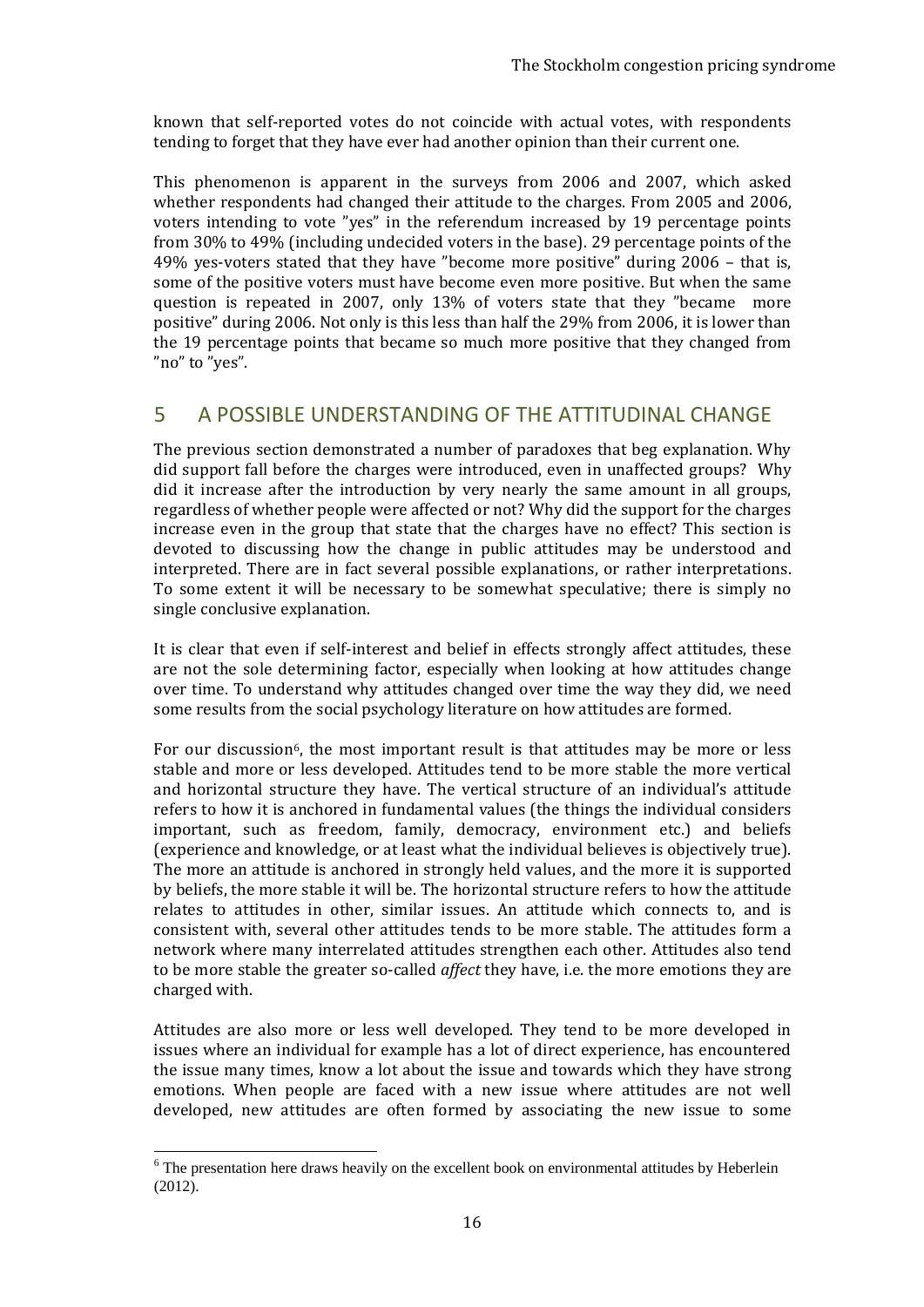familiar one, where the individual already has a well-developed attitude. The new issue then inherits the attitude from the familiar one. Generally speaking, the new question will be linked to an existing issue which is perceived to be similar, in some sense, to the new one. The stronger the existing attitude is, the larger is likelihood that the new question will be connected to it. Such new attitudes, which are based on limited experience, knowledge and emotions, tend to be less stable, and may change comparatively easy if they are associated to another issue. In the following, we will see how the development of congestion pricing attitudes can be understood as an association of the issue to other, existing issues with existing, strong attitudes, such as environmental concerns and resistance towards restricted mobility.

### *Phase 1: Congestion pricing for efficient allocation*

Several studies, in Stockholm and elsewhere, have shown that although the public agrees that road congestion is an important problem, this does not make them more positive towards congestion pricing. This is in fact logical: road congestion is a problem because it reduces accessibility, and congestion pricing will not increase accessibility for most people (the value of the time gain will usually be less than the cost increase). The real argument for congestion pricing is not that it increases accessibility; the real argument is that it allocates existing road capacity in a more socially efficient way. But very few people have an attitude towards allocation efficiency. So when the question of congestion pricing is raised, people will look for a similar issue where they do have an attitude, and base their attitude to congestion pricing on that other, pre-existing attitude. 

When this happens, congestion pricing is not likely to be perceived as similar to measures that increase accessibility. Such measures generally mean that more of something is provided – more roads or more/better public transport, for example. Consequently, seeing road congestion as an important problem tend to be strongly correlated with supporting new roads and increased public transport, but less with supporting congestion pricing (Hamilton & Eliasson, 2012). Congestion pricing is more likely to be perceived to be similar to taxation, or perhaps to restrictions of mobility and individual freedom. Consequently, negative attitudes to taxation are correlated with negative attitudes to congestion pricing (Hamilton & Eliasson, 2012).

Hence, it is not surprising that planners and economists in Stockholm and elsewhere had limited success in advocating congestion pricing with the argument that it increases allocation efficiency. There are simply too few people who have an attitude to this concept, and even fewer who has an emotional engagement in it. Instead, when faced with the question, people associated to an issue where they have an existing attitude, which most likely was a negative one.

For an issue to be politically interesting, it must generate enthusiasm among a sufficiently large group of voters. But since transport efficiency is simply not an issue that many people get enthusiastic about, the issue had virtually no political upside. From a political perspective, even large gains in transport efficiency would not be valued enough by voters to be worth the political cost in terms of some voters associating to strong negative attitudes such as mobility restrictions and increased taxation. Hence, the suggestion failed to gain political traction.

#### *Phase 2: Congestion pricing as an environmental measure*

This changed when congestion pricing was reinterpreted as an environmental policy, which happened in Stockholm during the mid 1990's. Gradually, the issue was clustered to an area where many had strong, well-developed attitudes, namely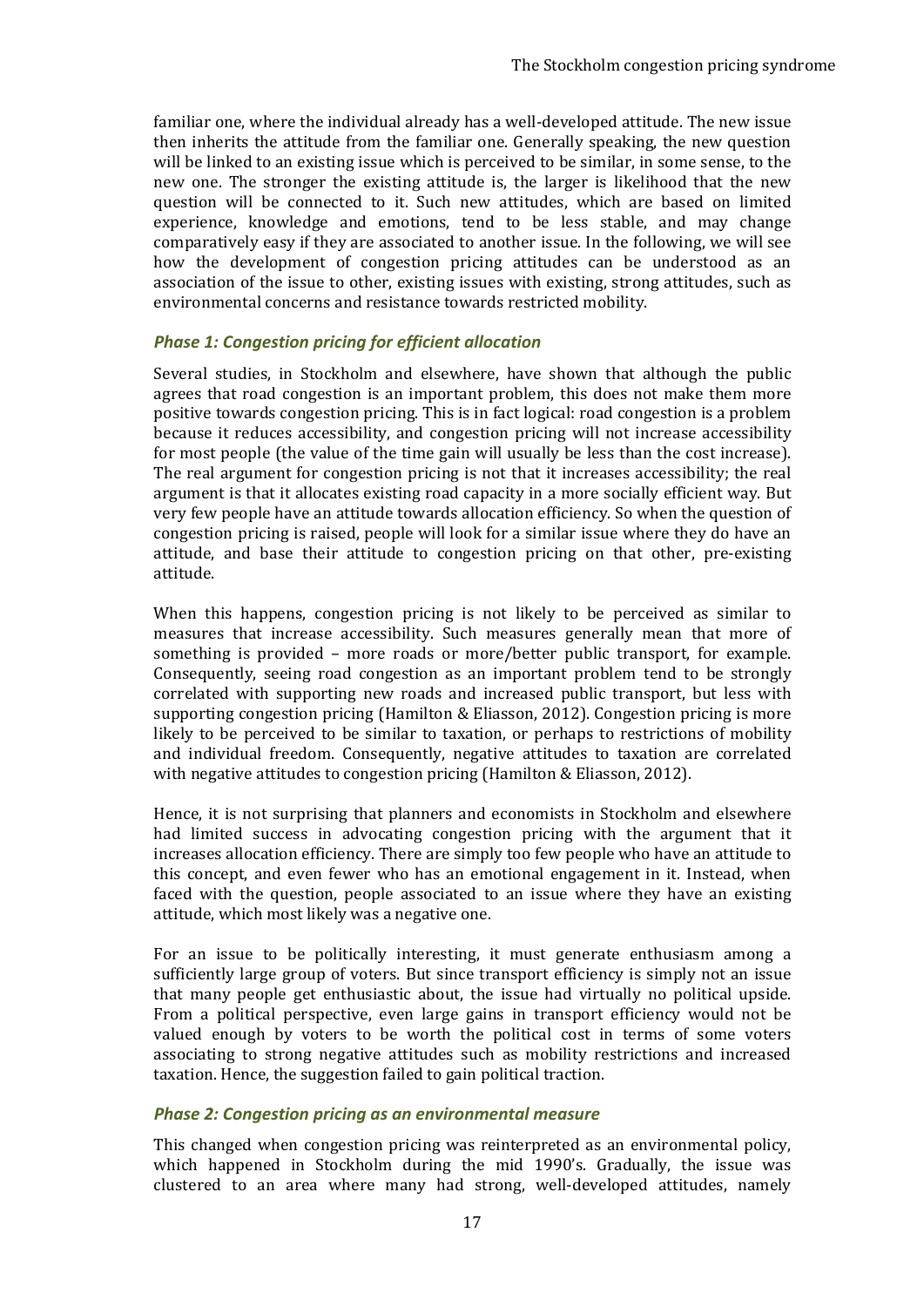environmental issues. While allocation efficiency in the transport sector could not arouse enthusiasm or engagement among the general public, environmental concerns definitely could. Once at least some people associated congestion pricing to environmental policy rather than taxation or mobility restrictions, it could gain political traction. The objective environmental benefits of congestion pricing were twofold: emissions would decrease when car traffic did, and the demand for road investments would decrease when congestion was reduced. But just as important as such objective effects, congestion pricing gradually came to be perceived as "similar" to other measures that reduced car traffic, causing a positive attitude to emerge among environmentally concerned. This was what was needed to get congestion pricing on the political agenda – a link to an area with where strong and emotional attitudes existed.

The adoption of congestion pricing by the environmental movement is interesting for several reasons. In order to force through significant political changes, one needs moral and emotional engagement and arguments. An issue that is not charged with moral and emotions, attracts very little political interest, simply because there are very small political gains to be made. Again, very few people feel an emotional engagement in the issue of increasing transportation efficiency. Likewise, few people have a strong emotional engagement for infrastructure financing. Hence, to be politically interesting, congestion pricing *had* to be associated with an area where there were strong moral and emotional attitudes – and the environment fitted the bill.

### *Phase 3: The battle for the moral high ground*

When the decision to carry out the congestion charging trial was made after the election in 2002, a fierce debate broke out. Consistent with what was said above about the necessity of emotions in politics, the arguments soon turned into matters of principle, morality and emotions, leaving little room for compromise. The question of the merits of congestion pricing quickly became a *moral* question, not a *technical* rational, and both proponents and opponents tried to win the moral high ground. It was not enough to invoke objective or technical arguments such as anticipated effects, efficiency or revenues: both sides tried to establish that their respective position was *good* or *just* in a deeper sense. As argued above, this might have been an inevitable development: if congestion pricing had not been elevated to a moral-emotional question, it hadn't entered the political stage in the first place. But just as inevitable, the morally supercharged arguments for congestion pricing implied (or could be perceived to imply) that *all* car traffic was evil and unnecessary, and should be banished. This might be one reason for the decreasing support also among car drivers that were actually unaffected: they might simply have been alienated by the anti-car rhetoric. The affected groups of car owners had already decided that they were against the charges, so the debate could not change their opinion much. It was the unaffected car owners who decreased their support for the charges the most of all groups. A reasonable interpretation is that they at first did not have firmly developed attitudes based on selfinterest, since they were not directly affected, but the development of the debate with its tendencies to anti-car rhetoric may have alienated them.

But there are also other reasons that may have caused non-affected groups to develop more negative attitudes. Opponents to the charges also used moral and emotional arguments, appealing to the "citizen" logic of voters rather than the "consumer" (selfinterest) logic (Nyborg, 2000). For example, the charges were claimed to have adverse equity effects ("the poor can't afford to travel"), be unfair ("motorists are already paying their fair share of costs") and a waste of taxpayers' money ("the system is horribly expensive"). The most recurring argument was the lack of democratic legitimacy. The social democrats had made a very clear promise not to introduce road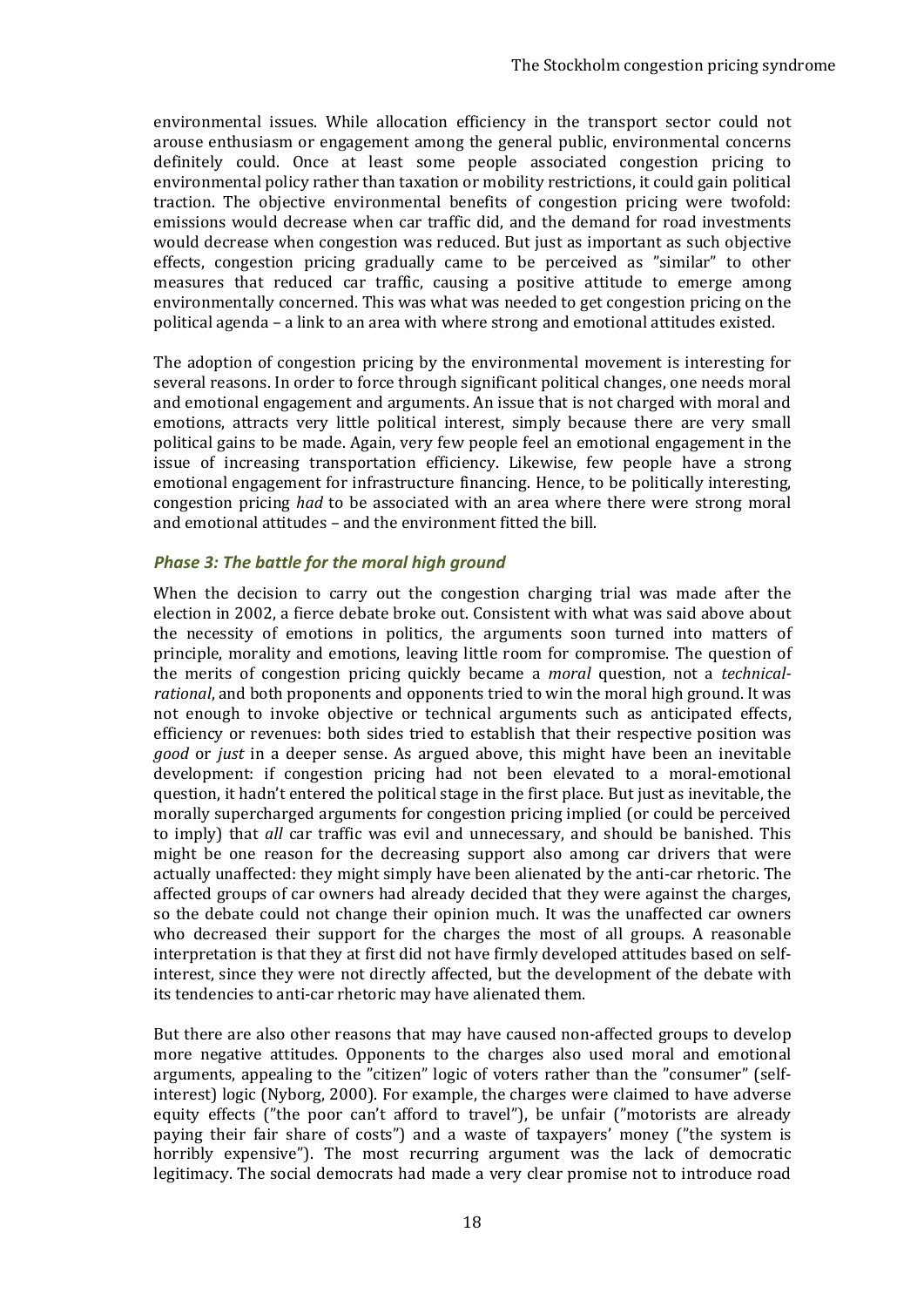pricing during the election period – and here they were doing it anyway. The social democrats of course countered that multi-party compromises were always necessary, but this defence was made more difficult since the promise had been so definitive, and because the political agreement had not even been made in Stockholm: it was an agreement between the *national* Green and Social-democratic parties. Any or all of these arguments may have caused voters in the unaffected groups, even those not even owning a car, to develop more negative attitudes.

The battle for the moral high ground can be seen as a battle about which pre-existing moral attitude the congestion pricing issue would cluster to. Proponents tried to associate it to existing positive attitudes to environment (climate, air quality), liveability and to some extent rationality/efficiency (a word with positive connotations in a rationalistic society like Sweden). Opponents tried to cluster it to existing negative attitudes to taxes, inequity, restricting freedom and mobility, public interventions and national interference in regional matters. Most visible were these clustering efforts in the fight over terminology: "environmental charge", "car tolls" or "congestion tax".

### *Phase 4: Reinterpretation and emotional discharging*

The Stockholm referendum ended in a narrow majority in favour of keeping the charges. But at the same time, the social-democrats lost power both in Stockholm and nationally. Since all parties had promised to obey the outcome of the referendum, the new liberal/conservative mayor of Stockholm had to ask the new liberal/conservative government to reintroduce the charges. The crux was how this fit into the on-going negotiations about infrastructure investments in Stockholm. Eventually, the region and the government negotiated a huge infrastructure investment package, funded partially by the charge revenues and partially by government funds. The revenues from the charges were specifically earmarked for the Western Bypass, a motorway tunnel west of Stockholm.

From an attitude point of view, this was probably important for several reasons. First, the charges now had democratic legitimacy. In addition to the referendum result, there was now a political agreement about the charges and the revenues  $-$  made by the liberal/conservative alliance no less, which meant that all political parties had now sanctioned the charges in some way. The problem of the broken election promise could finally be laid to rest.

Second, the revenues were earmarked for *roads*. As it was really part of a multimodal package, the revenues could just as well have been earmarked for the railway investments that were also part of the package. But earmarking the revenues for roads not only spoke to motorists' self-interest. It sent a moral signal: it's OK to be a car driver. It indicated a reinterpretation or re-clustering of the congestion pricing issue from a morally charged anti-car measure to a technical-rational measure that was effective  $-$  it "worked" in the sense that it generated revenues and reduced congestion. And technical measures arouse much less emotions: people usually do not love them, but they do not hate them either. The most important function of the earmarking may hence have been to discharge some of the sentiments around the charges, moving the debate from the moral domain to the technical-rational domain.

Thirdly, it calmed the fears of Stockholm politicians (from all parties) that revenues would end up in the national coffers, either directly or indirectly, by subtracting the revenues from Stockholm's "fair share" of national infrastructure grants. In the end, it seemed that the opposite happened: the revenues made it possible to reach an agreement that unlocked the largest national funding scheme Stockholm had got in a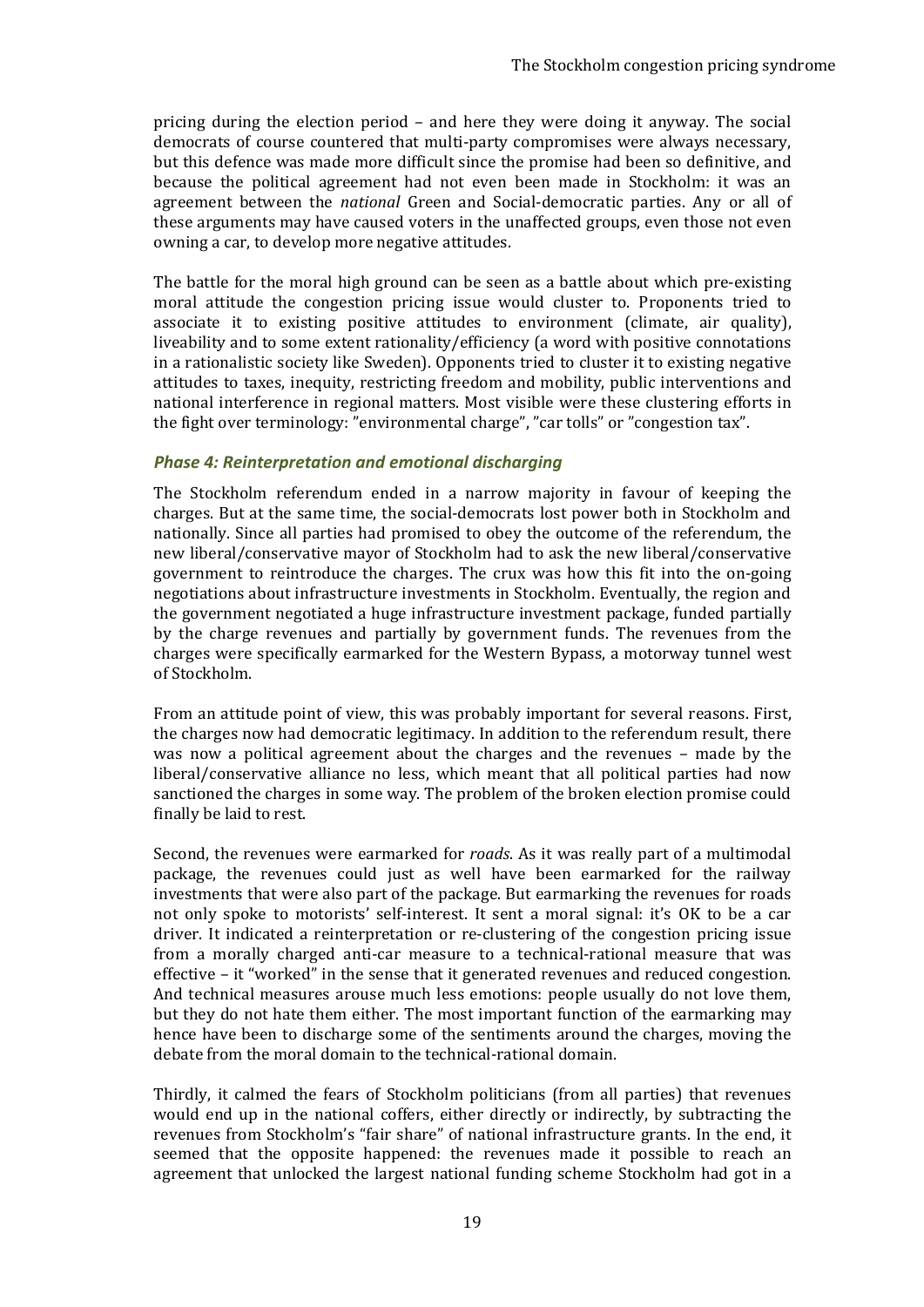long time. This leveraging of revenues suddenly made congestion charges very attractive for regional politicians. It is likely that the more positive attitudes from politicians from all parties also affected public opinion. As shown in Hårsman and Quigley (2010), there is a strong correlation between parties' official attitude to charges and the attitudes of their respective voters, and causality most likely runs in both directions.

In 2012, discussions started about revising the system design  $-$  changing charge levels, time periods and charging points. By then, no political party, and not even the NGOs that had been among the most vocal opponents, were against the charges anymore  $$ not even against raising the charge levels or extending the number of charging points. The discussion had turned almost completely technical-rational, in the sense that it focused on objective effects such as traffic effects, revenues and scheme design. In November 2013, an agreement was reached between the liberal/conservative majorities at all levels that the charge levels would be substantially increased and a new toll on the Western Bypass introduced. The purpose was twofold: congestion would decrease, and revenues would finance an extension of the Metro. The only objection from the left/green opposition was that this should have been done earlier.

## 5.2 Fields of rationality: Rationality or morality?

Issues may belong to different "fields of rationality" or "domains". Roughly speaking, issues in the *moral domain* are settled by arguments about what is "right", "fair" or "just", while issues in the *technical*-*rational domain* are settled by arguments relating to objective consequences, such as costs and benefits of a certain action or policy. A related distinction is whether individuals act as *consumers* or *citizens* when they state their attitudes in a political issue, i.e. whether they view the question from their own self-interest or from what they perceive as socially beneficial. (See Nyborg (2000) and Sagoff  $(1988)$ ; Sen  $(1991)$  uses the terms "well-being" and "agency" for a similar distinction.) 

One way to view the congestion charging debate is that the issue seems to have moved from the technical-rational domain to the moral domain and back again. When presented as a purely technical-rational suggestion, it failed to gain political interest because the type of benefits it could potentially bring (increased transport efficiency) could not generate sufficient enthusiasm. It seems that too few people had strong attitudes regarding this type of benefits, meaning that it could not generate the necessary emotion to gain political traction.

By reinterpreting it as an environmental measure, the issue moved gradually to the moral domain. This connected to strong attitudes regarding local and global environment, and maybe also general anti-car sentiments in some groups, and hence the necessary political engagement emerged. But the other side of the coin is that it made the issue divisive  $-$  even unaffected groups became more negative. These negative sentiments were probably bolstered by other moral arguments, e.g. about lack of democratic legitimacy, waste of public funds and over-taxation. These attitudes were also strong and well-developed, making the debate very heated.

But after the referendum, the infrastructure agreement and the establishment of democratic legitimacy moved the issue back into the technical-rational domain. This discharged some of the negative moral-based attitudes. Moreover, this connected the issue to concepts such as "rationality" and "efficiency", which in Sweden have very positive associations.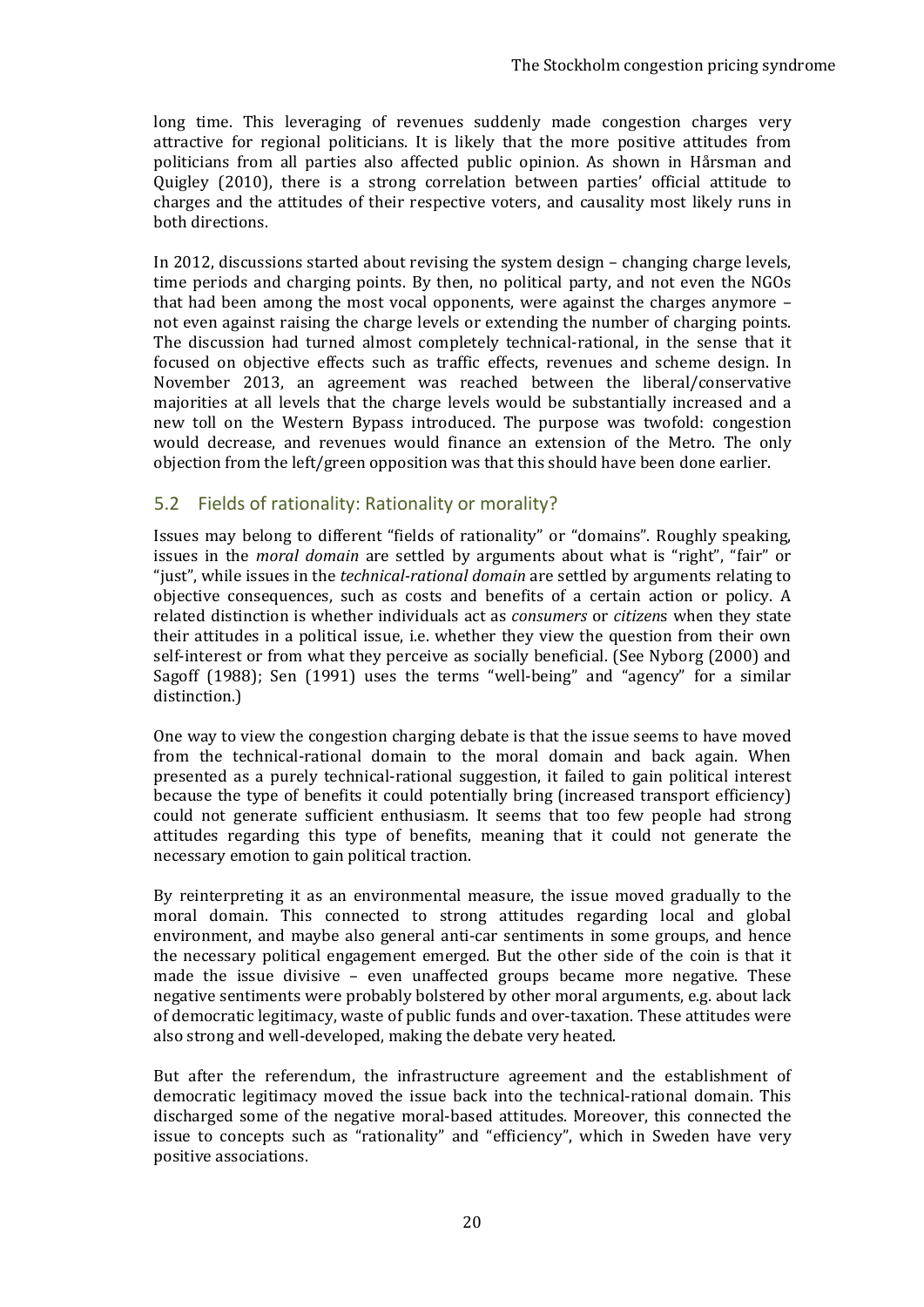The congestion pricing debate is one of rather few examples where a relatively prosaic transport policy measure is judged on moral rather than technical-rational grounds. The transport system is full of rules, regulations and prices which are judged purely on technical-rational grounds – speed limits, traffic signs, public transport fares etc. It is very rare to hear anyone argue that, say, speed limits should be abolished for *moral* reasons<sup>7</sup>. Congestion pricing, on the other hand, was both proposed and opposed with moral arguments. As we argued above, this move from the technical-rational domain to the moral/emotional domain may have been necessary for the issue to enter the political arena at all – but it came at the cost of making it an even more divisive issue. Not only were different groups' self-interests pitched against each other: the issue was linked to deep and strongly developed attitudes to environmental concerns, free individual mobility and resistance towards public intervention.

## 5.3 The political rationality of congestion pricing

Different political parties had different incentives and rationales to act the way they did. There were certainly a handful of politicians who were honestly attracted by the efficiency argument, even if this was never going to win many voters. But the two dimensions that attracted political interest were primarily the environmental dimension and the revenues, especially the possibility to use them to leverage national funds. The Green party viewed congestion charges as an environmental measure with obvious appeal to their voters. Other parties also used environmental arguments - but it was the revenues as a bargaining chip with the national government that really attracted political interest.

The most apparent example was the subsequent development in Gothenburg. The opposition against congestion pricing was even stronger than in Stockholm, and there were considerably less congestion problems. But when the politicians in Gothenburg saw the Stockholm agreement, they decided to strike a similar deal. Congestion charges were introduced in Gothenburg in January 2013, financing almost half of a 3 M $\epsilon$  deal with the national government funding the other half.

## 6 CONCLUSIONS

While variables relating to self-interest and belief in the charges' effectiveness strongly affect attitudes at any given point in time, they do not seem to be sufficient to explain the observed change in attitudes across time. All groups, regardless of travel patterns, car ownership and belief in the charges' effectiveness (*ex ante* and *ex post*) show the same U-shaped change in attitudes – more negative attitudes before the introduction of the charges, and increasingly more positive attitudes after the introduction. In fact, this pattern is more pronounced for unaffected groups.

This paper has discussed several possible explanations for the change in attitudes over time. For example, car owners who were not objectively affected by the charges may have been alienated by a perceived anti-car rhetoric; the broken election promise may have upset voters, and the democratic legitimacy after the referendum and subsequently negotiated agreement may have increased support. The phenomenon can be seen as a form of loss aversion, a resistance against any change  $-$  first against introducing the charges, then against removing them.

  $<sup>7</sup>$  A reviewer pointed out that photo radars have been strongly opposed by drivers in some jurisdictions</sup> of North America, apparently on moral grounds.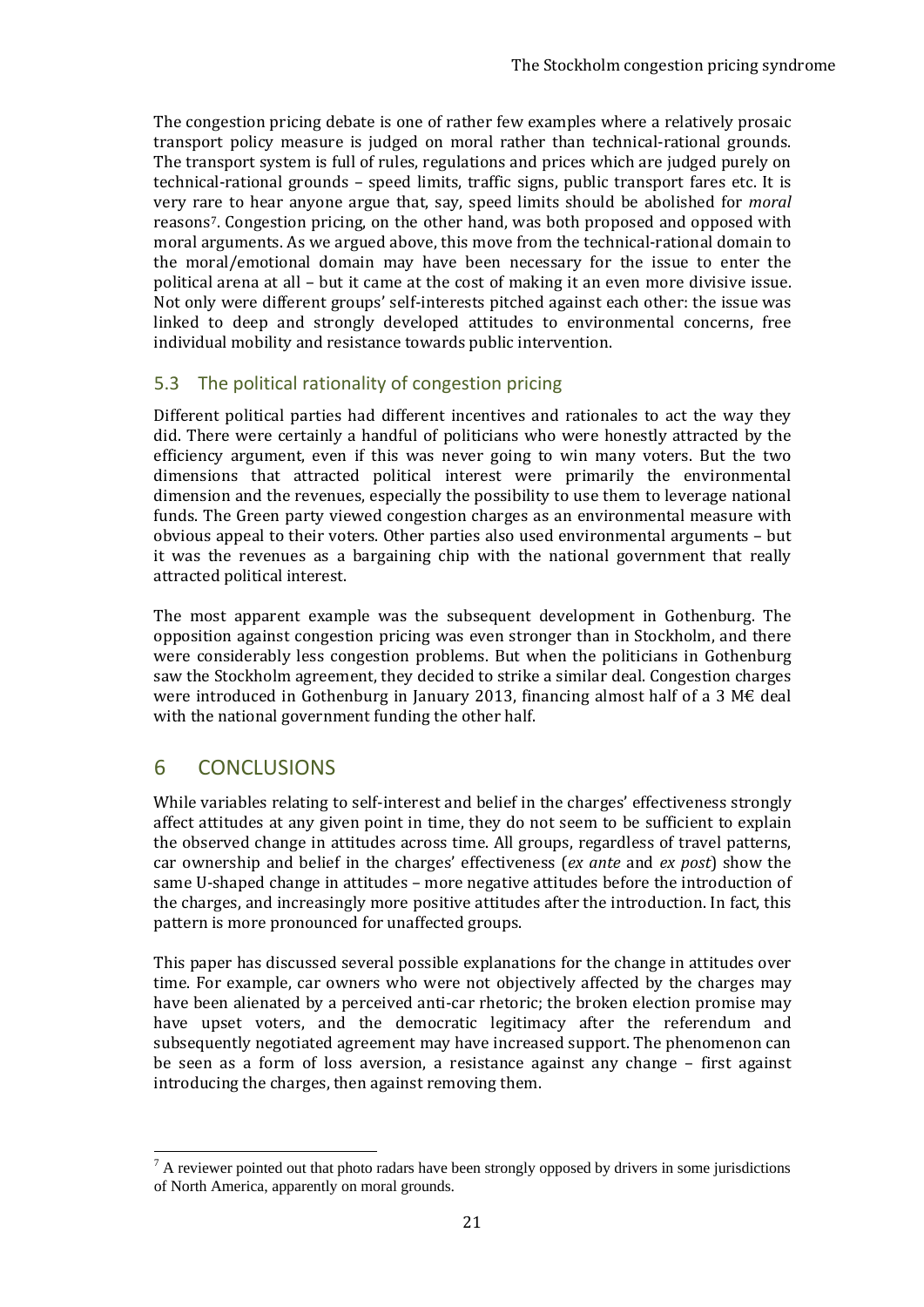The explanatory model that seems to best explain our observations is the attitude formation model from social psychology. At first, few people have any particularly strong attitude towards congestion pricing; if they have, groups with strong environmental attitudes tend to cluster it to this group of attitudes, while groups with strong attitudes regarding taxation, public interventions and individual freedom and mobility tend to cluster to this group of attitudes. When the debate becomes more intensive, attitudes become stronger and more pronounced, and voters more polarized. This development is enhanced by the use of moral and emotional arguments. But once the debate calms down, attitudes become less strong, and congestion pricing may be judged more on its objective purposes and effects. As a technical-rational solution to congestion and a need to generate revenues, it may have a better chance to gain support. While the allocation efficiency and revenues do not seem to generate sufficient enthusiasm to make introducing congestion pricing worth the political risk, these arguments may be sufficient to make the charges survive once they have been introduced. 

The "economic man" paradigm seems to work well enough to predict behaviour. The behavioural response to the charges could be predicted by simple, objective variables such as travel times and travel costs, using models based on utility-maximizing behaviour and observations of cross-sectional differences. In fact, the model could predict behaviour better than people could themselves, *ex ante* as well as *ex post*. But extending the "economic man" paradigm from behaviour to attitudes, assuming that attitudes can be explained by self-interest variables, seems to be insufficient to explain attitudes in this case, and especially attitudinal changes.

An interesting question is to what extent the results and interpretations presented here apply to other cities as well. Most cities that have introduced congestion pricing have seen support increase after the introduction, and it seems plausible that several of the mechanisms discussed here are relevant for these cities as well. On the other hand, the framing, marketing and public debate of a congestion charging proposal may play out differently in every city, so it seems likely that the story in each city will be unique  $$ even in cases where objective effects may be similar.

It is slightly paradoxical that while relatively simplistic "economic man"-type models seem to be able to predict aggregate behaviour, they do not seem to be sufficient to predict attitudes with any precision. It raises the question to what extent valid normative rules can be derived from these models. If economic welfare evaluation, derived from observed behaviour, predicts that individuals should oppose a certain reform, but it turns out that they support it  $-$  how do we interpret this? We have seen that about  $3/4$  of the disappearing car trips seem to have gone unnoticed by respondents, and that more than half of those who became more positive to the charges during the trial state that they have not changed their mind. What are the implications for welfare analysis of this, if any? If preferences do not seem to be stable, as we have seen in this paper, such that the same population first opposes, then supports the same policy, without any new information or effects having been added – how do we evaluate such a reform? The discussion of this question is still in its infancy in the economics literature (see Bernheim and Rangel (2007) for an excellent discussion). The issue is of course even wider than the welfare economics field. Is it ethical to advise politicians to introduce policies against popular support, with the argument that the voters will be positive afterwards? This raises very troubling questions about the foundations of democracy and welfare evaluation. Abandoning the notion that individuals on average, most of the time and in most situations act in their own best interest would open the door for all sorts of paternalism. To quote Karin Brundell-Freij, "How can we avoid interpreting the fact that preferences are malleable or shapeable as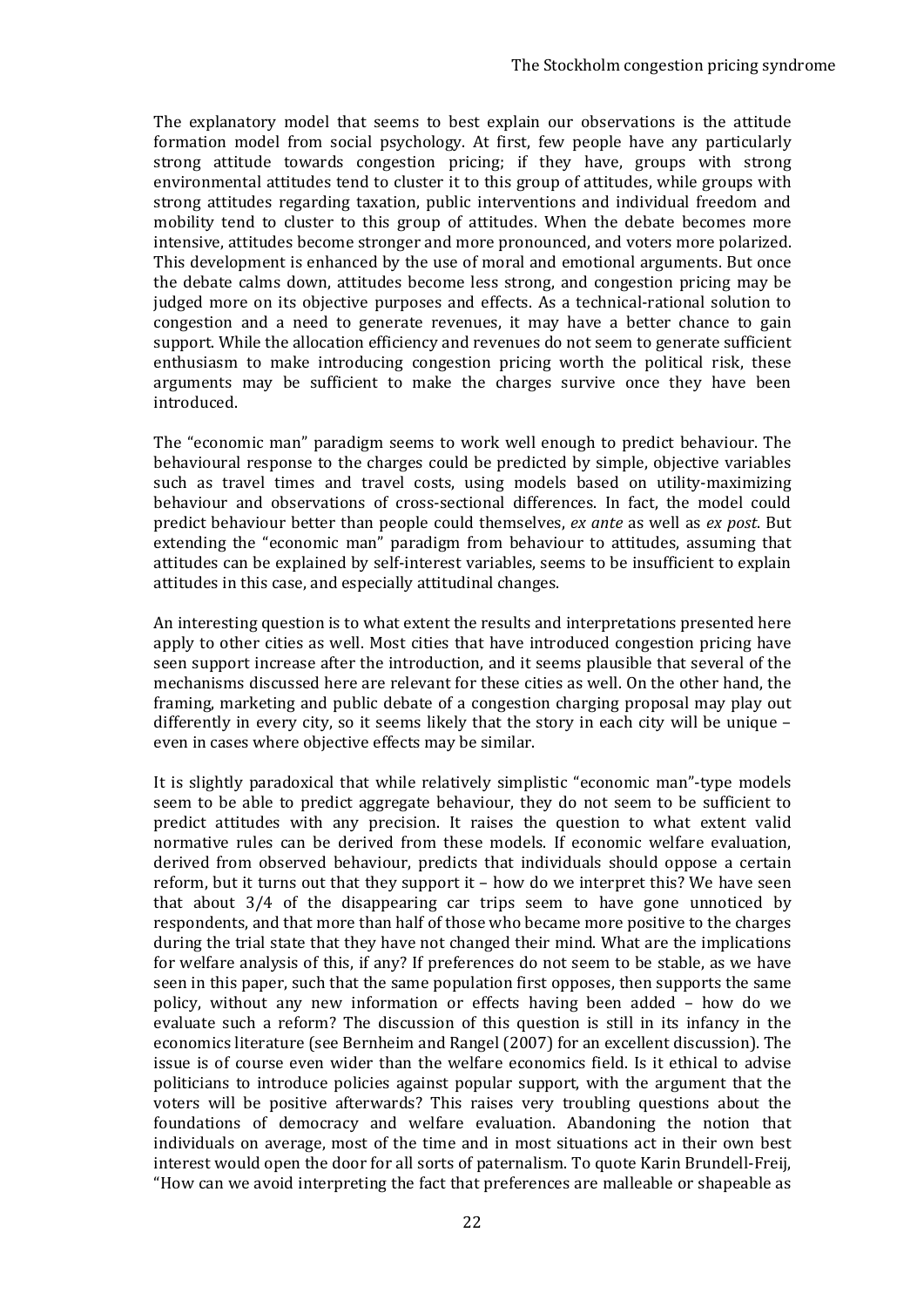a mandate for planners/decision-makers to form preferences in way that conform to planners' preferences?" The findings in this paper cannot answer these questions.

#### 7 REFERENCES

- Bernheim, B. D., & Rangel, A. (2007). Behavioral public economics: welfare and policy analysis with nonstandard decision-makers. In P. Diamond  $\&$  H. Vartiainen (Eds.), *Behavioral Economics and its Applications* (pp. 7–84). Princeton University Press.
- Börjesson, M., Eliasson, J., Hugosson, M. B., & Brundell-Freij, K. (2012). The Stockholm congestion charges—5 years on. Effects, acceptability and lessons learnt. *Transport Policy, 20, 1-12.*
- Brundell-Freij, K., Jonsson, L., & Källström, J. (2009). Accepting charging  $-$  a matter of trusting the effects? *Proceedings of the European Transport Conference*.
- Eliasson, J. (2008). Lessons from the Stockholm congestion charging trial. *Transport Policy*, *15*(6), 395–404.
- Eliasson, J., Börjesson, M., Brundell Freij, K., Engelson, L., & Van Amelsfort, D. (2013). Accuracy of congestion pricing forecasts. *Transportation Research A*, *52*, 34–46.
- Eliasson, J., Hultkrantz, L., Nerhagen, L., & Rosqvist, L. S. (2009). The Stockholm congestion ‐ charging trial 2006: Overview of effects. *Transportation Research Part A: Policy and Practice*, *43*(3), 240–250.
- Eliasson, J., & Jonsson, L. (2011). The unexpected "yes": Explanatory factors behind the positive attitudes to congestion charges in Stockholm. *Transport Policy*, 18(4), 636–647.
- Eliasson, J., & Levander,, A. (2006). *Equity Effects of the Stockholm Trial*. Transek report.
- Eliasson, J., & Mattsson, L.-G. (2006). Equity effects of congestion pricing: Quantitative methodology and a case study for Stockholm. *Transportation Research Part A: Policy and Practice*,  $40(7)$ , 602-620.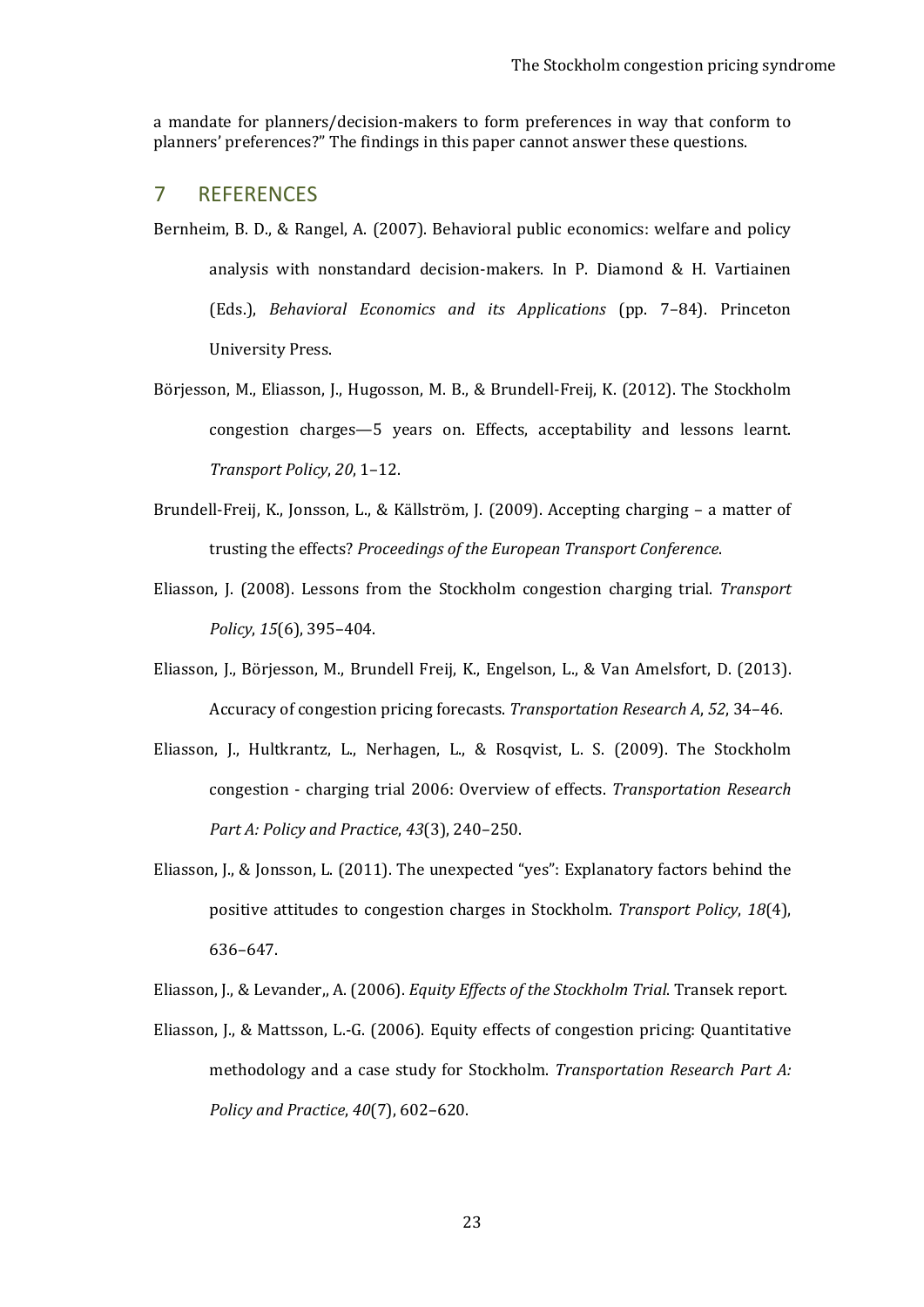- Franklin, J., Eliasson, J., & Karlström, A. (2010). Traveller Responses to the Stockholm Congestion Pricing Trial: Who Changed, Where Did They Go, and What Did It Cost Them? In Saleh & Sammer (Eds.), *Demand Management and Road User Pricing: Success, Failure and Feasibility*. Ashgate Publications.
- Goodwin, P. (2006). The gestation process for road pricing schemes. *Local Transport Today*, *444*.
- Hamilton, C., & Eliasson, J. (2012). Decisive factors for the acceptability of congestion pricing. In C. Hamilton (Ed.), *Implementing Road Pricing: Standards, Institutions, Costs, and Public Acceptance*, Doctoral dissertation. Centre for Transport Studies, KTH Royal Institute of Technology.
- Hårsman, B., Pädam, S., & Wijkmark, B. (2000). *Ways and means to increase the acceptance of urban road pricing* (Final report from the PRIMA project). European Commission.
- Hårsman, B., & Quigley, J. M. (2010). Political and public acceptability of congestion pricing: Ideology and self‐interest. *Journal of Policy Analysis and Management*, *29*(4), 854–874.
- Heberlein, T. (2012). *Navigating environmental attitudes*. New York: Oxford University Press.
- Henriksson, G. (2009). What did the Stockholm Trial mean for Stockholmers? *Gullberg and Isaksson (eds.): Congestion taxes in city traffic. Lessons learnt from the Stockholm Trial.* Nordic Academic Press.
- Jones, P. (2003). Acceptability of Road User Charging: Meeting the Challenge. In J. Schade & B. Schlag (Eds.), *Acceptability of Transport Pricing Strategies*. Elsevier, Oxford.
- Karlström, A., & Franklin, J. P. (2009). Behavioral adjustments and equity effects of congestion pricing: Analysis of morning commutes during the Stockholm Trial. *Transportation Research Part A: Policy and Practice*, *43*(3), 283–296.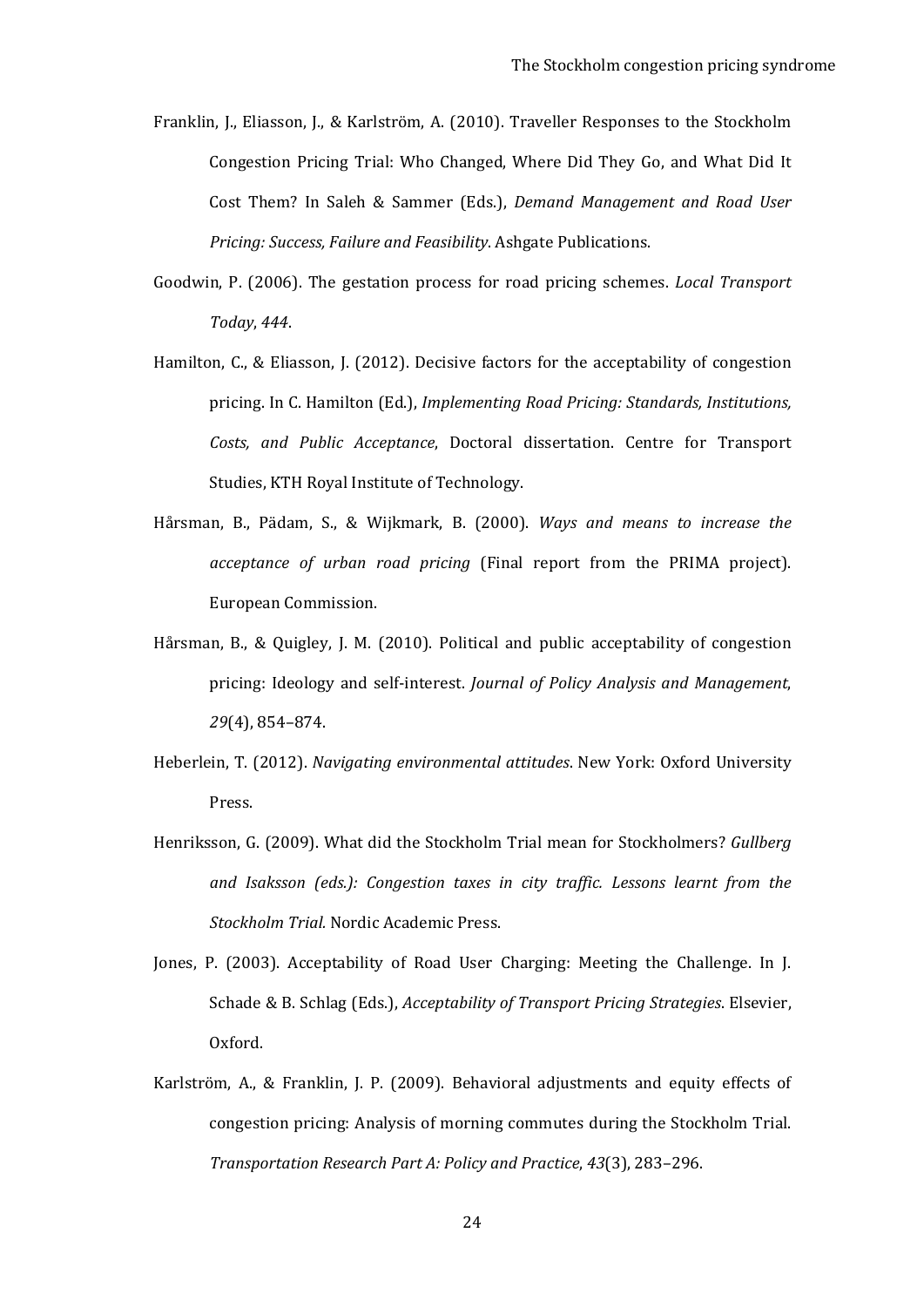- Nyborg, K. (2000). Homo Economicus and Homo Politicus: interpretation and aggregation of environmental values. *Journal of Economic Behavior & Organization*, *42*(3), 305–322.
- Rienstra, S. A., Rietveld, P., & Verhoef, E. T. (1999). The social support for policy measures in passenger transport.: A statistical analysis for the Netherlands. *Transportation Research Part D: Transport and Environment*, *4*(3), 181–200.

Sagoff, M. (1988). *The economy of the earth*. Cambridge: Cambridge University Press.

- Schade, J., & Baum, M.  $(2007)$ . Reactance or acceptance? Reactions towards the introduction of road pricing. *Transportation Research Part A: Policy and Practice*, *41*(1), 41–48.
- Schade, I., & Schlag, B. (2003). Acceptability of road user charging: meeting the challenge. *Acceptability of transport pricing strategies*, 27.
- Schade, J., & Schlag, B. (2003). Acceptability of urban transport pricing strategies. *Transportation Research Part F: Traffic Psychology and Behaviour*, *6*(1), 45–61.
- Schade, J., Schlag, B., Giannouli, I., & Beijer, A. (1999). *Acceptability of marginal cost road pricing* (AFFORD Deliverable 2). European Commission.
- Sen, A. (1991). On *Ethics and Economics*. Wiley.
- Tretvik, T. (2003). Urban road pricing in Norway: public acceptability and travel behaviour. In J. Schade & B. Schlag (Eds.), *Acceptability of Transport Pricing Strategies*. Elsevier, Oxford.
- Winslott-Hiselius, L., Brundell-Freij, K., Vagland, Å., & Byström, C. (2009). The development of public attitudes towards the Stockholm congestion trial. *Transportation Research Part A: Policy and Practice*, *43*(3), 269–282.

### 8 APPENDIX

Respondents were asked about their beliefs about the benefits of the charges in slightly different ways in the different surveys. In the five surveys  $2004-2010$  surveys, respondents were asked two questions about congestion reduction: whether they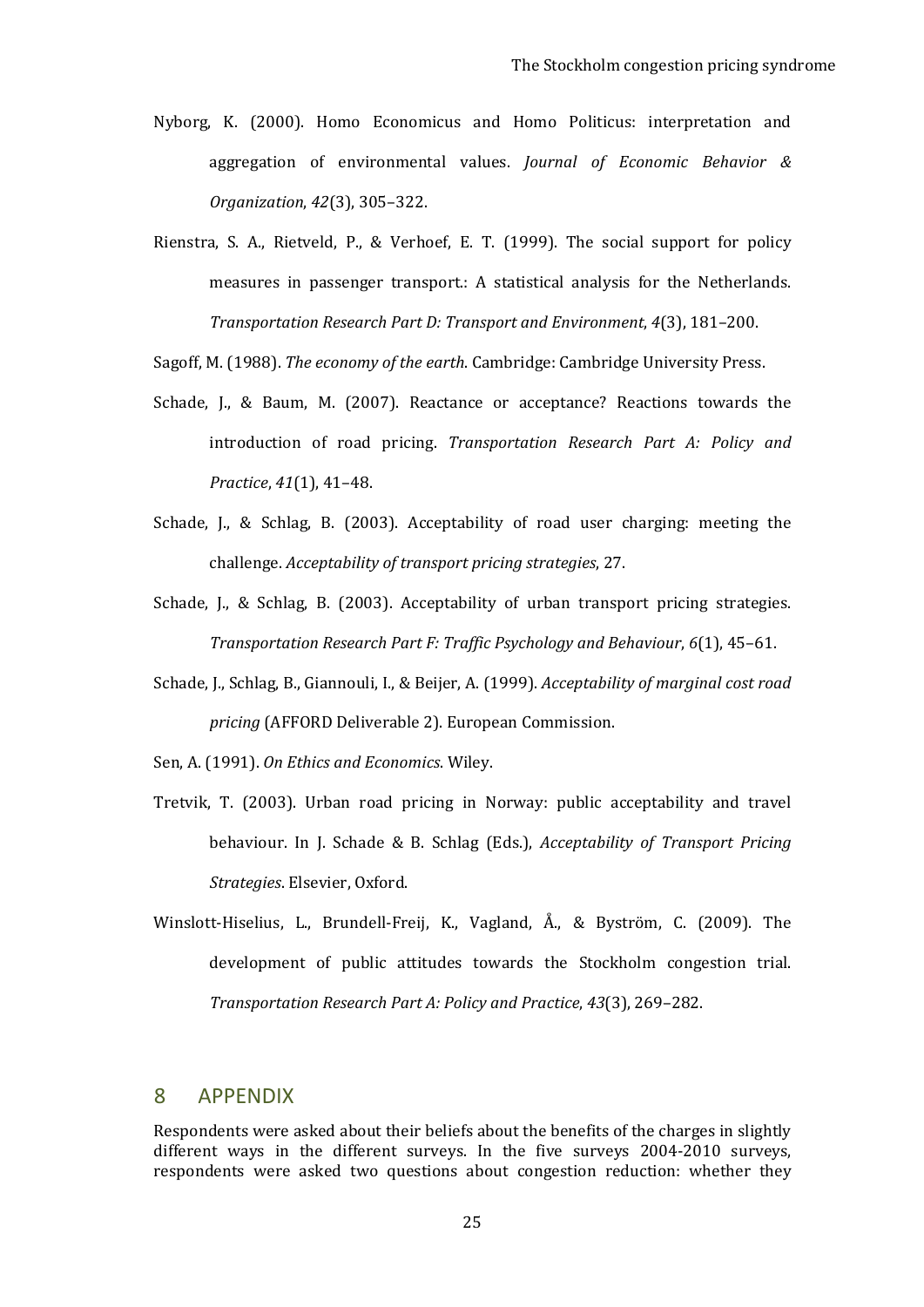thought the charges would reduce  $(2004, 2005)$  or had reduced  $(2006, 2007, 2010)$ queues on the arterials to/from the inner city, and the same question regarding queues within the inner city. Each question could be answered with "to a large extent", "to some extent", or "not at all". If a respondent has answered at least one of the two questions with "to a large extent", the answer has been recorded as "large benefits"; if the at least one of the questions with "to some extent", the answer has been recorded as "some benefits"; otherwise, it has been recorded as "no benefits".

In 2011, respondents were instead asked whether they thought that abolishing the charges would affect congestion either in or around the inner city (in one question), and the question could be answered on a 7-grade scale from "substantial increase in congestion" (grade 1) over "nothing would change" (grade 4) to "substantial decrease in congestion" (grade 7). Almost no respondents believed that abolishing the charges would decrease congestion (grades 5-7). Grade 1 was recorded as "large benefits", grades 2-3 as "some benefits" and grades 4-7 as "no benefits".

| In terms of reduced<br>congestion, I think the<br>charges have | 2004 | 2005 | 2006 | 2007 | 2010 | 2011 |
|----------------------------------------------------------------|------|------|------|------|------|------|
| Large benefits                                                 | 25%  | 19%  | 31%  | 31%  | 15%  | 22%  |
| Some benefits                                                  | 56%  | 59%  | 53%  | 55%  | 62%  | 53%  |
| No benefits                                                    | 19%  | 22%  | 17%  | 14%  | 24%  | 24%  |

*Table 4. Beliefs about benefits of the charges.*

Three of the surveys asked respondents how much charges they paid last week  $(2006)$ , or how much they would have paid last week if the charges had been introduced and they had not changed their driving behaviour (2004, 2005). Answers have been grouped in four categories: respondents without access to car in the household ("Have no car"); respondents with access to car in the household but did not pay last week ("Have car but never pay"); those who paid a charge 1-4 times last week ("Pay sometimes"); and those who paid a charge more than 5 times last week ("Pay often").

The 2011 survey asked how often respondents passed the cordon during charged hours. The possible answers were "Almost or nearly every day", "a few times every week" (both recoded as "pay often"), "a few times each month" (recoded as "pay sometimes"), "Seldom or never" (recoded as "Have car but never pay" if respondent had a access to a car in the household, otherwise as "Have no car").